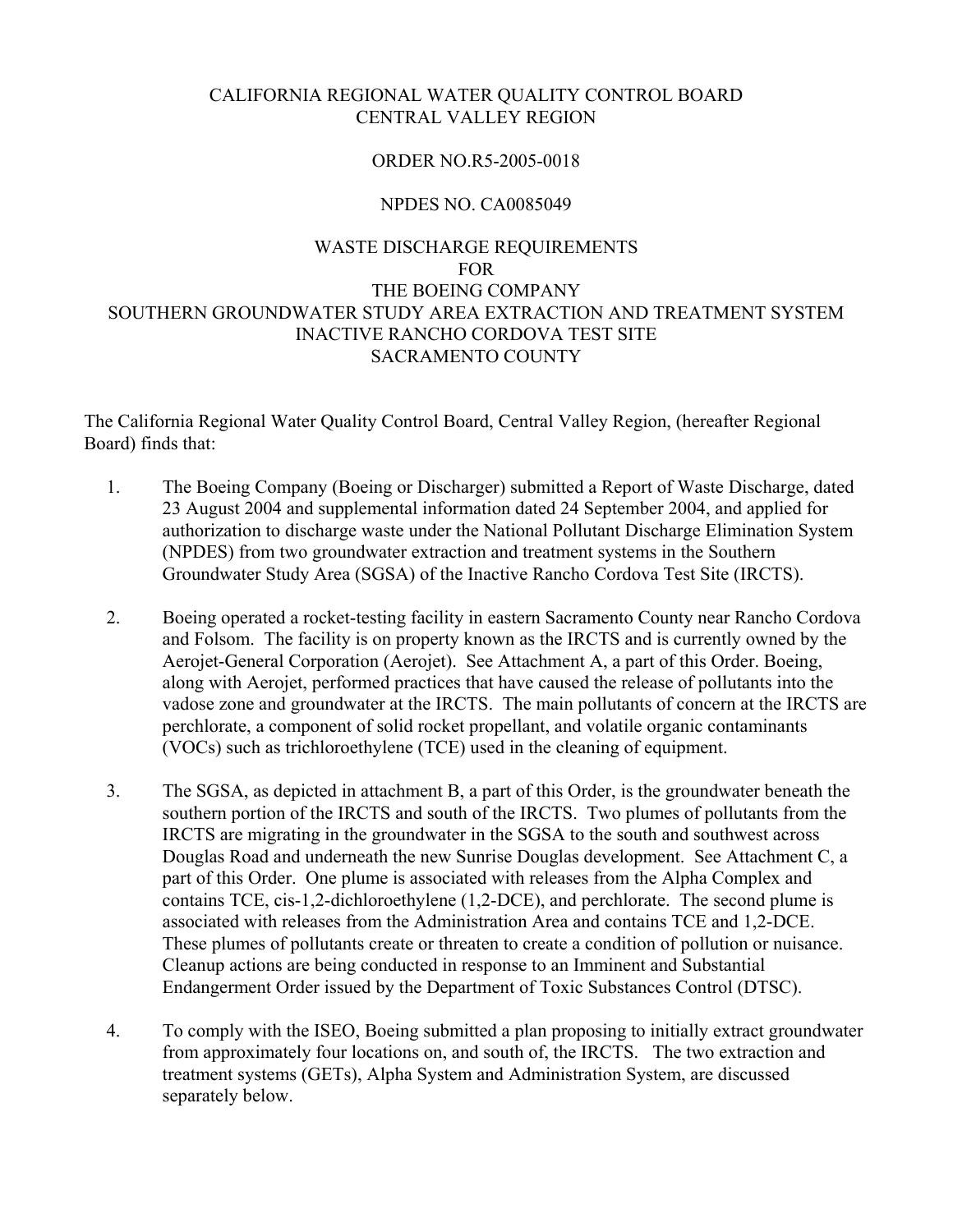#### **Alpha Area GET**

- 5. The treatment system and discharge are in Section 24, T8N, R5E, MDB&M. The treatment system is at Latitude N38° 33<sup>"</sup>34<sup>"</sup> Longitude W121° 14<sup>'</sup> 3<sup>"</sup>. The discharge from the Alpha GET is to Morrison Creek, at Latitude N38 $^{\circ}$ 34' 55", Longitude W121 $^{\circ}$ 14' 3" and is identified in this permit as Outfall 001. Morrison Creek discharges into Stone Lake over 18 miles downstream from the discharge point, and eventually to the Sacramento River. See Attachment D, a part of this Order.
- 6. The Report of Waste Discharge for the Alpha GET, including data from sampling nearby groundwater wells, describes the discharge as follows:

| Monthly Average Flow:<br>Daily Peak Flow:<br>Design Flow:<br><b>Average Temperature:</b><br>pH | $0.648$ mgd<br>$0.792$ mgd<br>$0.864$ mgd<br>72°F summer; 67°F winter<br>$7.8 - 8.4$ |
|------------------------------------------------------------------------------------------------|--------------------------------------------------------------------------------------|
| <u>Constituent</u>                                                                             | mg/L                                                                                 |
| <b>COD</b>                                                                                     | <10                                                                                  |
| <b>Total Suspended Solids</b>                                                                  | < 10                                                                                 |
| Chlorides                                                                                      | 3.6                                                                                  |
| Sulfate                                                                                        | 6.2                                                                                  |
| Manganese                                                                                      | < 0.02                                                                               |
| Aluminum                                                                                       | < 0.050                                                                              |
| Zinc                                                                                           | 0.026                                                                                |
| Arsenic                                                                                        | 0.001                                                                                |
| Lead                                                                                           | 0.001                                                                                |
| Hardness (as $CaCO3$ )                                                                         | 53                                                                                   |
| <b>Barium</b>                                                                                  | 0.042                                                                                |
| Copper                                                                                         | 0.006                                                                                |
| Chromium                                                                                       | < 0.002                                                                              |
| Nickel                                                                                         | 0.002                                                                                |
| All Volatile Organic Contaminants                                                              | < 0.0005                                                                             |
| Perchlorate                                                                                    | < 0.004                                                                              |
| <b>Total Dissolved Solids</b>                                                                  | 150                                                                                  |

7. Approximately 450 gallons per minute (gpm) of groundwater from groundwater extraction well EX-25 will be treated at a GET adjacent to Douglas Road. The treatment system will consist of bag filtration, up to four 60-cubic foot ion exchange resins vessels operated in two trains of two in series for perchlorate removal, and two 10,000-pound granular activated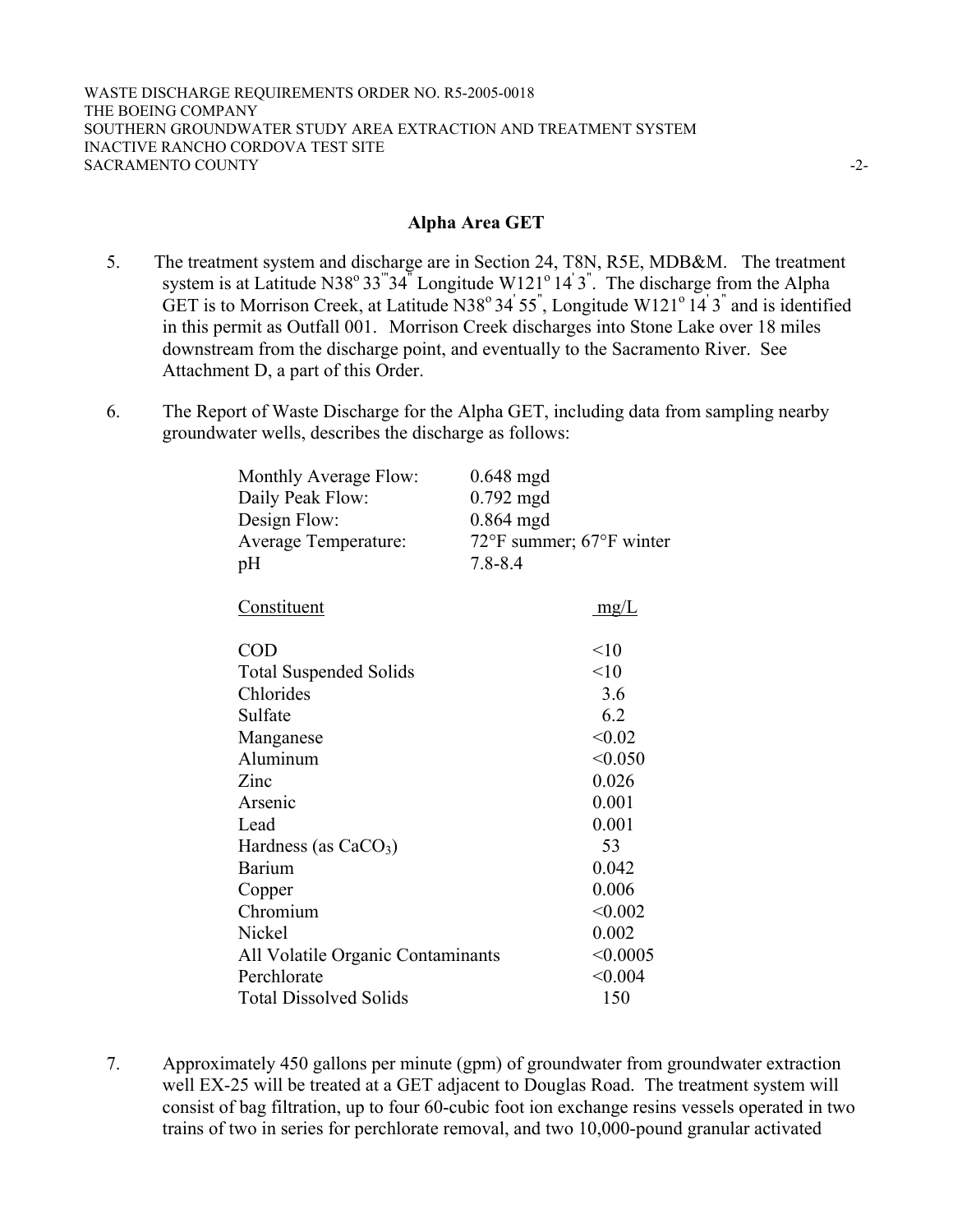WASTE DISCHARGE REQUIREMENTS ORDER NO. R5-2005-0018 THE BOEING COMPANY SOUTHERN GROUNDWATER STUDY AREA EXTRACTION AND TREATMENT SYSTEM INACTIVE RANCHO CORDOVA TEST SITE SACRAMENTO COUNTY  $\sim$ 

> carbon (GAC) vessels operated in operated in series for removal of TCE and 1,2-DCE. As the GAC and ion exchange vessels are operated in series, when concentrations of pollutants in the effluent from the lead vessel is approximately equal to the influent, the lag vessel is switched to the lead mode and the other vessel becomes the lag vessel after having replaced the carbon or ion exchange resin, respectively. The spent carbon and/or resin are transported to a permitted facility for destruction of the adsorbed volatile organics and/or perchlorate.

8. GAC has been demonstrated to be able to reduce volatile organic contaminants, which include TCE and 1,2-DCE, to less than 0.0005 mg/L. The ion exchange perchlorate treatment system has been demonstrated to be able to remove perchlorate to below 0.004 mg/l.

## **Administration Area GET**

- 9. The treatment system and discharge are in Section 10, T8N, R7E, MDB&M. The treatment system is at Latitude N38<sup>°</sup> 33<sup>"</sup>39<sup>"</sup> Longitude W121<sup>°</sup> 21<sup>'</sup> 27<sup>"</sup>. The discharge from the Admin GET is to Morrison Creek, at Latitude N38°34'10", Longitude W121°12<sup>'</sup>24" and is identified in this permit as Outfall 002, upstream of the discharge from the Alpha Area GET, or to recharge wells (Outfall 003) as described below in Finding No. 10.
- 10. The Administration Area GET has been operational as an interim system since 2002. The interim system operated a single groundwater extraction well at a flow rate of 1-5 gpm. The water was treated using GAC and discharged to a vadose zone recharge well under Waste Discharge Requirements Order No. R5-2002-0008. Excessive biofouling of the recharge well, and the low flow from the extraction well, led to the shutdown of the interim system in Spring 2004. Since then, Order No. R5-2002-2008 was revised by Order No. R5-2004-0117 to allow the discharge from three new extraction wells from aquifer testing and long-term operation to a new recharge well (IW-01), in addition to the vadose zone recharge well. The estimated flow rate of 150-250 gpm from the three extraction wells may not be accommodated by IW-01 and the vadose zone recharge well. Therefore, this permit allows that treated groundwater in excess of the capacity of the recharge wells be discharged to Morrison Creek.
- 11. The Report of Waste Discharge for the Administration Area GET, including data from sampling nearby groundwater wells and the previously operated GET system, describes the discharge as follows:

| <b>Monthly Average Flow:</b> | $0.360$ mgd                                  |
|------------------------------|----------------------------------------------|
| Daily Peak Flow:             | $0.432$ mgd                                  |
| Design Flow:                 | $0.360$ mgd                                  |
| <b>Average Temperature:</b>  | $72^{\circ}$ F summer; $67^{\circ}$ F winter |
| рH                           | 7.8-8.4                                      |
|                              |                                              |

Constituent mg/L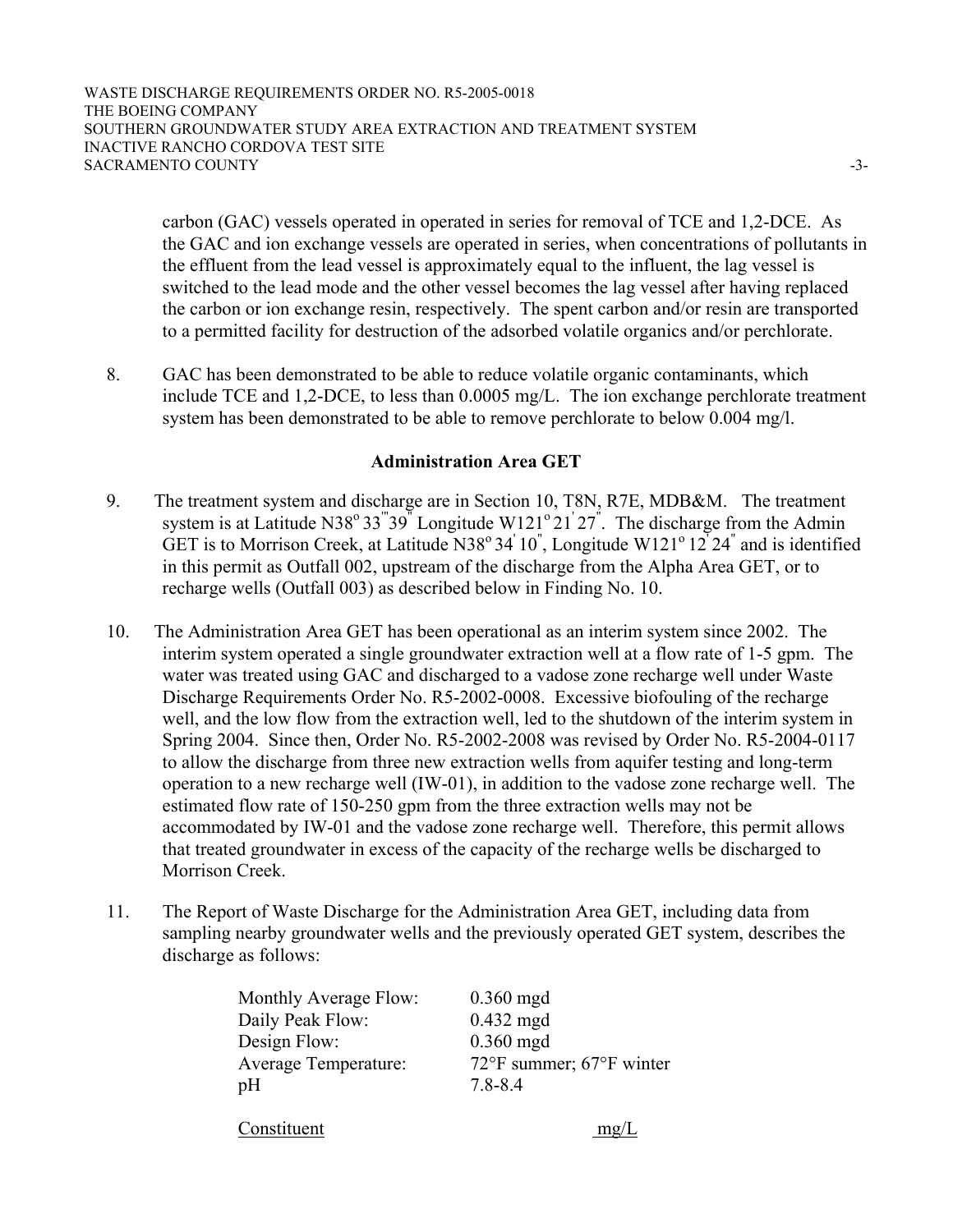#### WASTE DISCHARGE REQUIREMENTS ORDER NO. R5-2005-0018 THE BOEING COMPANY SOUTHERN GROUNDWATER STUDY AREA EXTRACTION AND TREATMENT SYSTEM INACTIVE RANCHO CORDOVA TEST SITE SACRAMENTO COUNTY  $\sim$

| <b>COD</b>                        | < 10     |
|-----------------------------------|----------|
| <b>Total Suspended Solids</b>     | <10      |
| Chlorides                         | 5.2      |
| Sulfate                           | 3.1      |
| Manganese                         | < 0.02   |
| Aluminum                          | < 0.050  |
| Zinc                              | 0.020    |
| Arsenic                           | 0.001    |
| Lead                              | < 0.001  |
| Hardness (as $CaCO3$ )            | 58       |
| <b>Barium</b>                     | 0.042    |
| Copper                            | 0.006    |
| Chromium                          | < 0.002  |
| Nickel                            | < 0.02   |
| All Volatile Organic Contaminants | < 0.0005 |
| Perchlorate                       | < 0.004  |
| <b>Total Dissolved Solids</b>     | 150      |
|                                   |          |

- 12. Approximately 150 to 250 gallons per minute (gpm) of groundwater from groundwater extraction wells EX-20, EX-21, and EX-22 will be treated at a GET in the western portion of the Administration Area. The treatment system will consist of a 6,650 gallon equalization tank bag filtration, bag filters, and two 5,000-pound GAC vessels operated in operated in series for removal of TCE, 1,2-DCE, and Freon-113. As the GAC exchange vessels are operated in series, when concentrations of pollutants in the effluent from the lead vessel is approximately equal to the influent, the lag vessel is switched to the lead mode and the other vessel becomes the lag vessel after having replaced the carbon. The spent carbon and/or resin are transported to a permitted facility for destruction of the adsorbed volatile organics.
- 13. Recharge Well IW-01 is screened from 290 to 390 feet below ground surface in the Mehrten Formation. The extracted groundwater is taken from the Laguna and Mehrten Formations, as well as, the transition zone between the formations. The quality of the injected water is essentially equivalent to that found in the receiving formation.
- 14. Freon-113 has been detected in groundwater at the Administration Area, but not in the extraction wells. GAC has been shown to be able to reduce Freon-113 to less than 0.0005 mg/L.

# **Basin Plan Findings**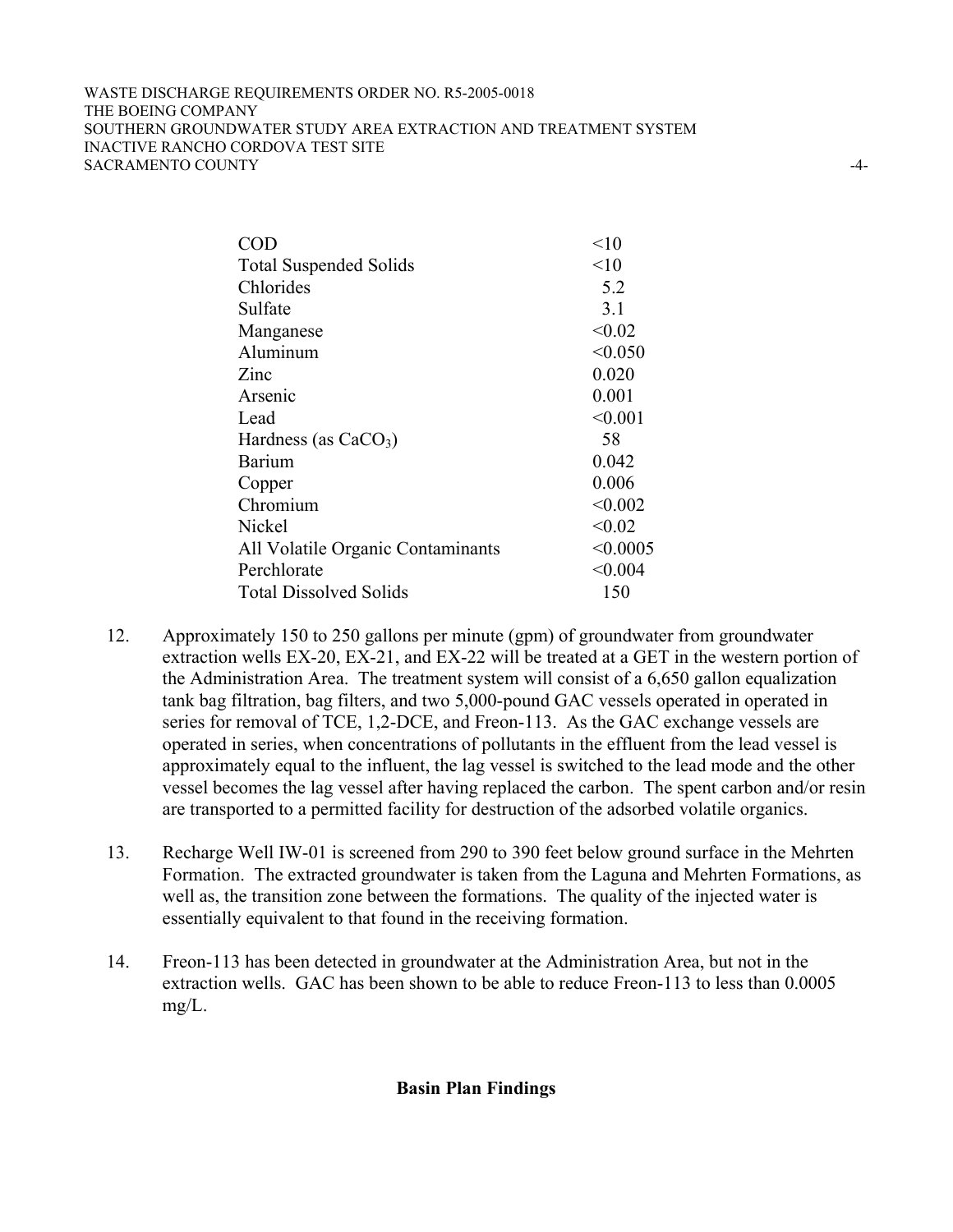WASTE DISCHARGE REQUIREMENTS ORDER NO. R5-2005-0018 THE BOEING COMPANY SOUTHERN GROUNDWATER STUDY AREA EXTRACTION AND TREATMENT SYSTEM INACTIVE RANCHO CORDOVA TEST SITE SACRAMENTO COUNTY  $\sim$ 

- 15. The Board adopted the *Water Quality Control Plan, Fourth Edition, for the Sacramento and San Joaquin River Basins* (hereafter Basin Plan). The Basin Plan designates the beneficial uses, establishes water quality objectives, and contains implementation programs and policies to achieve water quality objectives for all waters of the Basin. These requirements implement the Basin Plan.
- 16. The U.S. Environmental Protection Agency (EPA) and the Board have classified these discharges as minor discharges.
- 17. The permitted discharge to surface water allows some degradation of water quality but is consistent with federal antidegradation provisions of 40 CFR 131.12 and State Water Resources Control Board Resolution 68-16 (Antidegradation Policy) because the permitted discharge is required to result in best practicable treatment or control of the discharge necessary to assure that pollution or nuisance will not occur and will maintain the highest water quality consistent with the maximum benefit of the people of the state
- 18. The Basin Plan at page II-2.00 states: "Existing and potential beneficial uses which currently apply to surface waters of the basins are presented in Figure II-1 and Table II-1. The beneficial uses of any specifically identified water body generally apply to its tributary streams." The Basin Plan does not specifically identify beneficial uses for Morrison Creek, but the Basin Plan does identify present and potential uses for the Sacramento – San Joaquin Delta, to which Morrison Creek is tributary. The Basin Plan identifies the following beneficial uses for the Sacramento – San Joaquin Delta: municipal and domestic supply, agricultural irrigation, agricultural stock watering, industrial process water supply, industrial service supply, body contact water recreation, other non-body contact water recreation, warm freshwater aquatic habitat, cold freshwater aquatic habitat, warm fish migration habitat, cold fish migration habitat, warm spawning habitat, wildlife habitat, and navigation. The Basin Plan states on page II-1.00: "Protection and enhancement of existing and potential beneficial uses are primary goals of water quality planning…" and with respect to disposal of wastewaters states that "... disposal of wastewaters is [not] a prohibited use of waters of the State; it is merely a use which cannot be satisfied to the detriment of beneficial uses."

 Upon review of the flow conditions, habitat values, and beneficial uses of Morrison Creek, and based on hydraulic continuity, aquatic life migration, and existing and potential water rights, the Regional Board finds that the following beneficial uses identified in the Basin Plan for the Sacramento - San Joaquin Delta are applicable to Morrison Creek:

a. Domestic Supply and Agricultural Supply

The Regional Board is required to apply the beneficial use of MUN to Morrison Creek based on State Board Resolution 88-63, which was incorporated into the Basin Plan pursuant to Regional Board Resolution 89-056. In addition, the State Water Resources Control Board (SWRCB) has issued water rights to existing water users along Morrison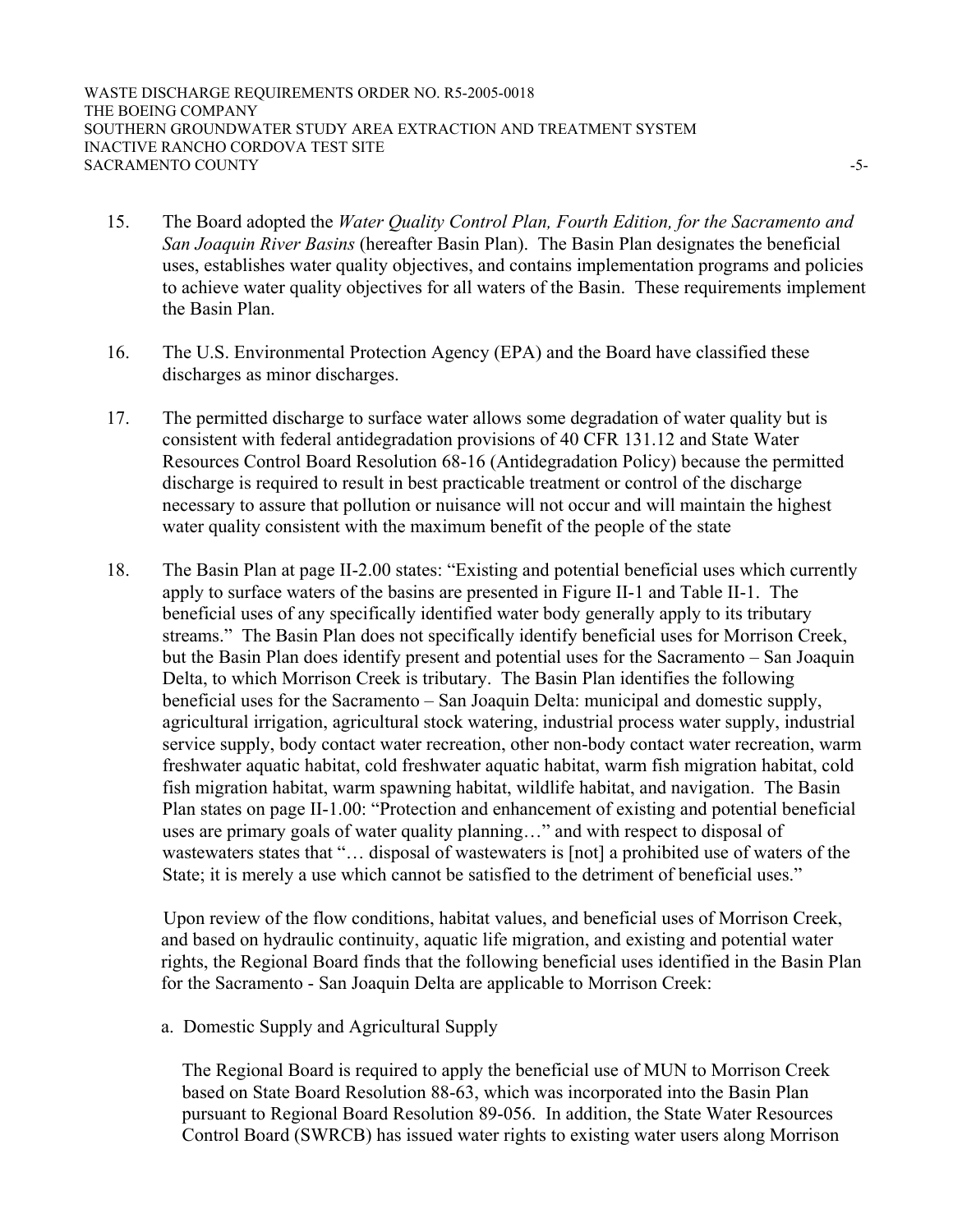Creek for irrigation and the Sacramento – San Joaquin Delta downstream of the discharge for domestic and irrigation uses.

b. Water Contact and Noncontact Recreation and Esthetic Enjoyment

 The Regional Board finds that the discharge flows through residential areas, there is ready public access to Morrison Creek, and exclusion of the public is unrealistic. Prior to discharge into the Sacramento – San Joaquin Delta, Morrison Creek flows through areas of general public access, residential areas, to the Sacramento – San Joaquin Delta. The Sacramento – San Joaquin Delta also offers recreational opportunities.

c. Warm and Cold Freshwater Aquatic Habitat

 The California Department of Fish and Game found several warm water species in Morrison Creek. They also reported that a study conducted by the Sacramento Regional County Sanitation District found Chinook salmon, a cold water species, in the Bufferlands area, which includes Upper and Lower Beach Lakes. Morrison Creek seasonally flows into the Bufferlands area, which is within the legal boundary of the Sacramento-San Joaquin Delta. CWA Section 101(a) establishes an interim goal of protecting fish and wildlife and recreation uses, i.e., the "fishable/swimmable" goal. The State is required to protect fish and wildlife and recreation uses unless it specifically removes those uses in compliance with the federal regulations at 40 CFR 131.10.

The Regional Board also finds that based on the available information and on the Discharger's application, that Morrison Creek, absent the discharge, is an ephemeral stream. The ephemeral nature of Morrison Creek means that the designated beneficial uses must be protected, but that no credit for receiving water dilution is available. Although the discharge, at times, maintains the aquatic habitat, constituents may not be discharged that may cause harm to aquatic life.

- 19. State Water Resources Control Board (SWRCB) Resolution No. 68-16 (hereafter Resolution 68-16 or the "Antidegradation Policy") requires the Board in regulating the discharge of waste to maintain high quality waters of the state (i.e., background water quality) until it is demonstrated that any change in quality will be consistent with maximum benefit to the people of the State, will not unreasonably affect beneficial uses, and will not result in water quality less than that described in the Board's policies (e.g., quality that exceeds water quality objectives).
- 20. The beneficial uses of the underlying groundwater are municipal and domestic supply, agricultural supply, industrial service supply, and industrial process supply.
- 21. The discharge will consist of extracted groundwater being, treated to remove the VOCs, and recharged back to the aquifers whence it was extracted. The recharge water will be of similar quality as the groundwater to which it is being recharged. Therefore, no degradation of the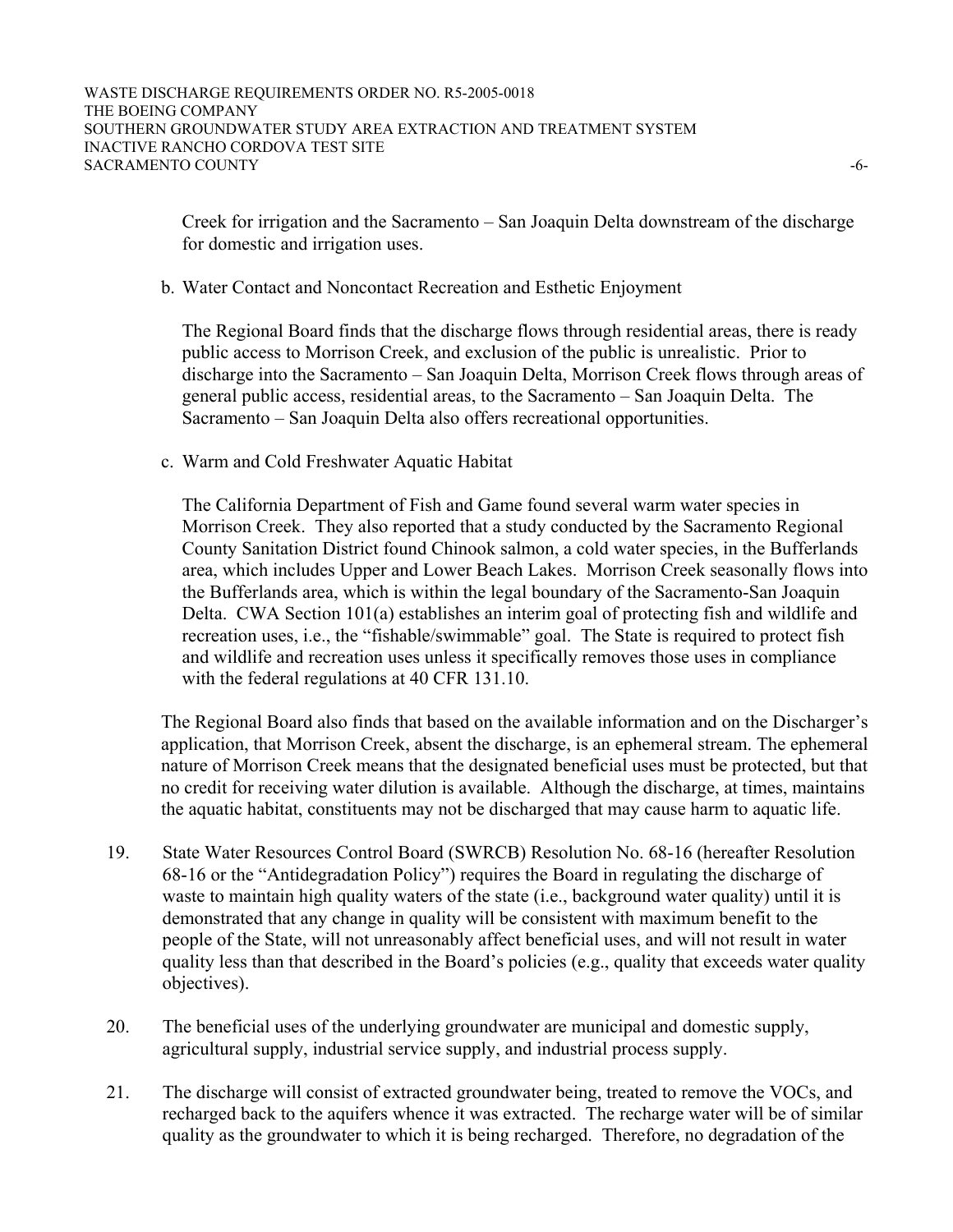groundwater will occur due to the discharge. Accordingly, the discharge is consistent with the antidegradation provisions of Resolution 68-16.

- 22. This Order does not require that the Dischargers conduct groundwater monitoring. Groundwater monitoring and analyses are already required under orders issued by the Department of Toxic Substances Control (DTSC), with oversight by DTSC and Board staff.
- 23. The Basin Plan identifies numerical water quality objectives for waters designated as municipal supply. These are the maximum contaminant levels (MCLs) specified in the following provisions of Title 22, California Code of Regulations: Tables 64431-A (Inorganic Chemicals) and 64431-B (Fluoride) of Section 64431, Table 64444-A (Organic Chemicals) of Section 64444, and Table 64449-A (Secondary Maximum Contaminant Levels-Consumer Acceptance Limits) of Section 64449. The Basin Plan's incorporation of these provisions by reference is prospective, and includes future changes to the incorporated provisions as the changes take effect. The Basin Plan recognizes that the Board may apply limits more stringent than MCLs to ensure that waters do not contain chemical constituents in concentrations that adversely affect beneficial uses.
- 24. The Basin Plan contains narrative water quality objectives for chemical constituents, tastes and odors, and toxicity. The toxicity objective requires that groundwater be maintained free of toxic substances in concentrations that produce detrimental physiological responses in humans, plants or animals. The chemical constituent objective requires that groundwater shall not contain chemical constituents in concentrations that adversely affect beneficial uses. The tastes and odors objective requires that groundwater shall not contain tastes or odorproducing substances in concentrations that cause nuisance or adversely affect beneficial uses.

### **Reasonable Potential Analysis**

- 25. USEPA adopted the *National Toxics Rule* (NTR) on 5 February 1993 and the *California Toxics Rule* (CTR) on 18 May 2000. These Rules contain water quality standards applicable to this discharge. The State Water Resources Control Board adopted the *Policy for Implementation of Toxics Standards for Inland Surface Waters, Enclosed Bays, and Estuaries of California* (known as the State Implementation Plan), which contains guidance on implementation of the *National Toxics Rule* and the *California Toxics Rule.*
- 26. The Basin Plan establishes numerical and narrative water quality objectives for surface and groundwater within the basin, and recognizes that water quality objectives are achieved primarily through the Board's adoption of waste discharge requirements and enforcement orders. Where numerical water quality objectives are listed, these are limits necessary for the reasonable protection of beneficial uses of the water. Where compliance with narrative water quality objectives is required, the Board will, on a case-by-case basis, adopt numerical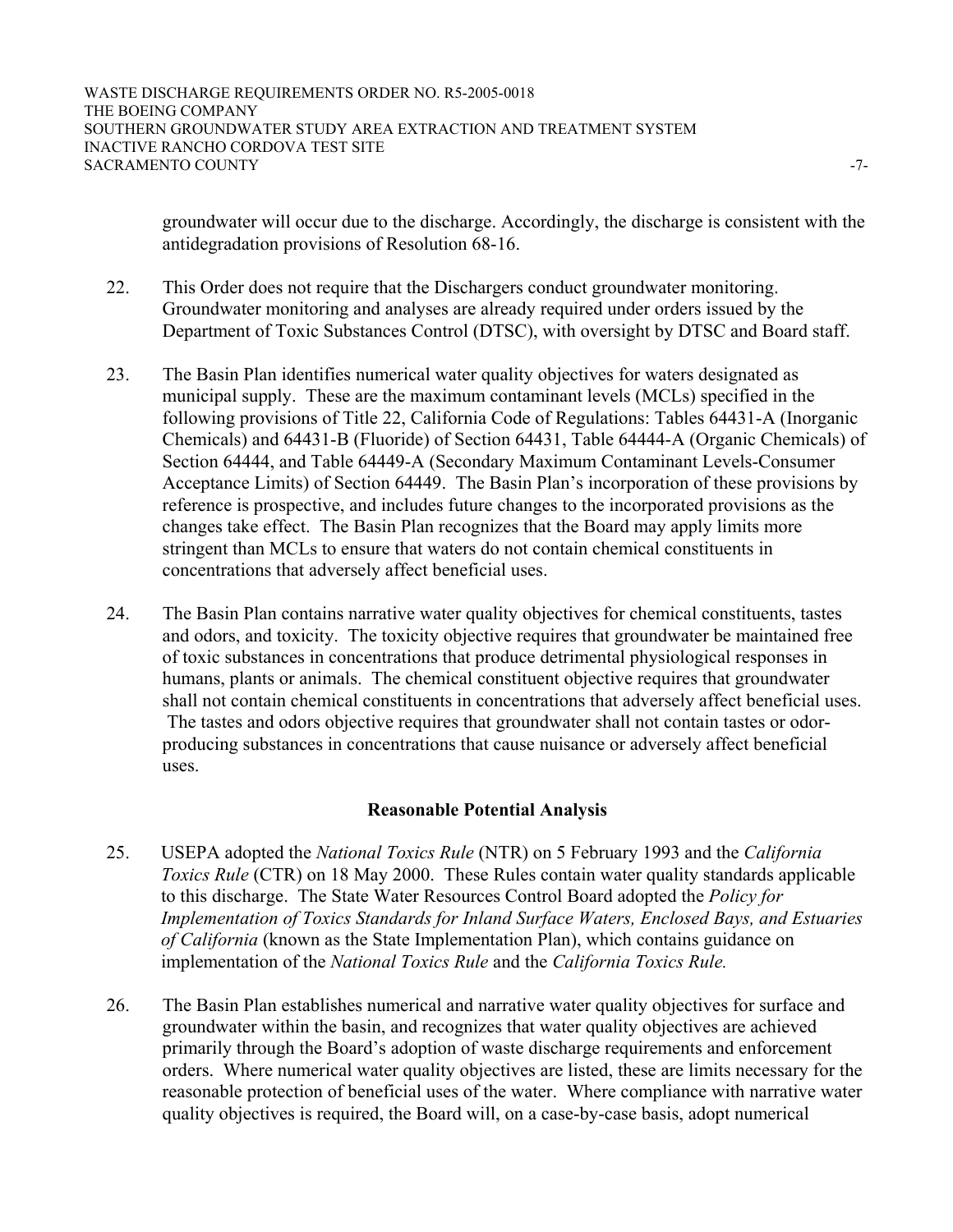limitations in orders, which will implement the narrative objectives to protect beneficial uses of the waters of the state.

- 27. Federal regulations require effluent limitations for all pollutants that are or may be discharged at a level that will cause or have the reasonable potential to cause, or contribute to an instream excursion above a narrative or numeric water quality standard. Based on information submitted as part of the application and from past monitoring, the Board finds that the proposed discharge has a reasonable potential to exceed standards and objectives for the constituents discussed in the Information Sheet for the following constituents:
	- a. **Trichlorethylene** (TCE)**.** The effluent limitation for TCE is set at 0.0005 mg/L, below the California Public Health Goal and Primary Drinking Water Standard of 0.0008 mg/L and 0.005 mg/L, respectively.
	- b. **Cis(1,2)-Dichloroethylene** (cis-1, 2-DCE). The effluent limit for cis-1,2-DCE is set at the Primary Drinking Water Standard of 0.006 mg/L.
	- c. **Freon-113.** The Primary Drinking Water Standard for Freon-113 is 1.2 mg/L GAC has been shown to remove Freon-113 to less than 0.0005 mg/L, which is the effluent limitation established in this Order.
	- d. **Perchlorate** The current California Department of Health Services Action Level for perchlorate is 0.006 mg/L. The effluent limitation for perchlorate is established at 0.004 mg/L.
	- e. This Order and the Basin Plan prohibit the discharge of toxic constituents in toxic amounts. Based on information submitted as part of the application and monitoring reports, trichloroethene and perchlorate have a reasonable potential to cause or contribute to a violation of the Basin Plan narrative prohibition of the discharge of toxic substances in toxic concentrations. The Water Quality Standards: Establishment of Numeric Criteria for Priority Toxic Pollutants for the State of California; Rule (California Toxics Rule) is promulgated in the Federal Register, 40CFR Part 131, Part III. Effluent limitations for trichloroethene, cis-1,2-DCE and Freon 113 based on the California Toxics Rule and Best Available Technology (as described above), are included in this Order.
- 28. Section 13241 of the Water Code requires the Regional Board to consider various factors, including economic considerations, when adopting water quality objectives into its Basin Plan. Water Code Section 13263 requires the Regional Board to address the factors in Section 13241 in adopting waste discharge requirements. The State Board, however, has held that a Regional Board need not specifically address the Section 13241 factors when implementing existing water quality objectives in waste discharge requirements because the factors were already considered in adopting water quality objectives. These waste discharge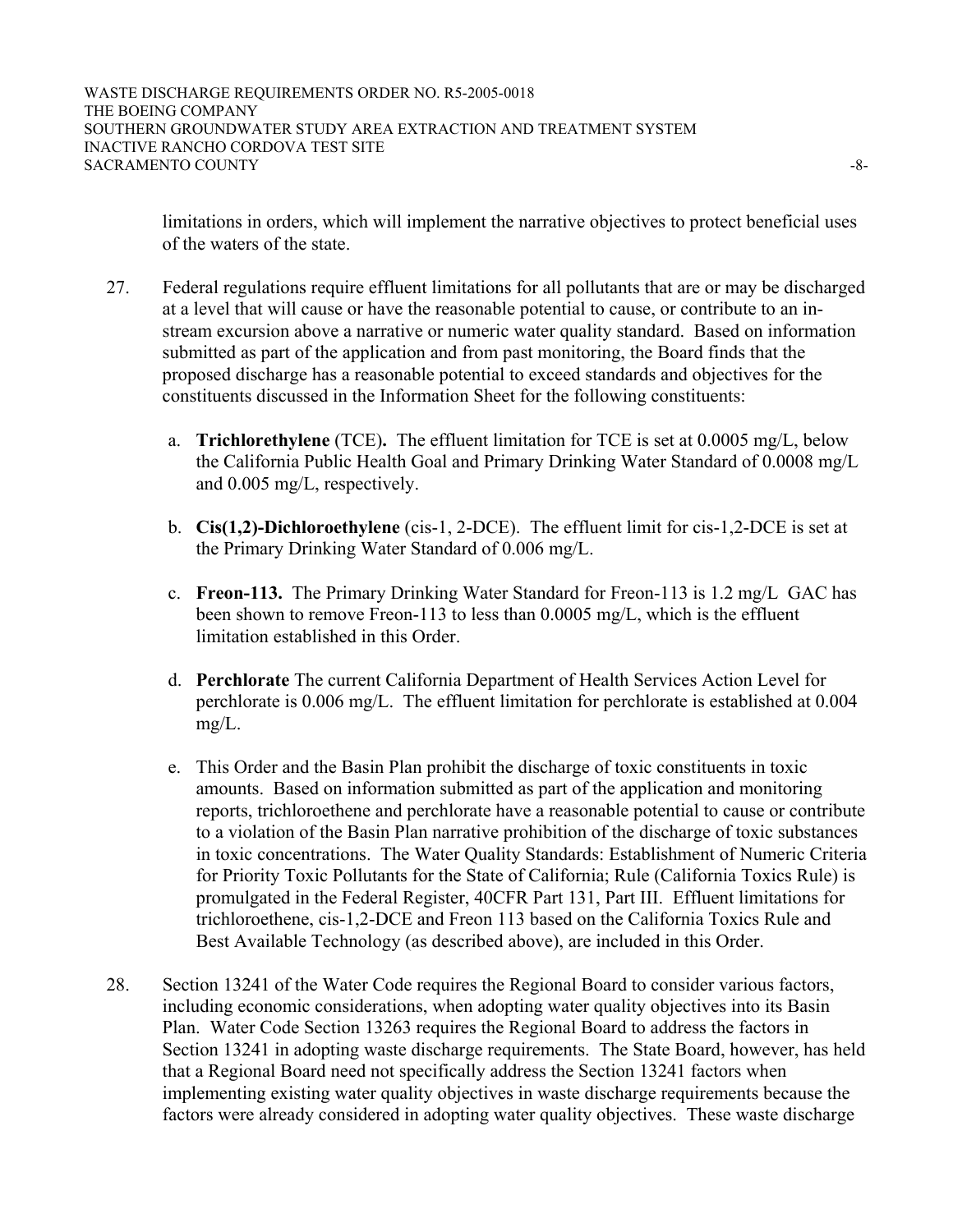requirements implement adopted water quality objectives. Therefore, no additional analysis of Section 13241 factors is required.

#### **Treated Groundwater Reuse Evaluation**

- 29. Under another Board Order, Boeing, in coordination with Board staff, USEPA, California Department of Health Services (DHS), the Sacramento County Water Forum, Aerojet, and selected water purveyors evaluated alternatives of discharge of the treated groundwater other than surface water. In September 2003, Boeing submitted a final version of a report containing this evaluation. That report recommended alternatives for reuse of the groundwater including environmental uses and municipal supply. In August 2003 Boeing and Sacramento County reached an agreement whereby the County has agreed to develop the reuse of the treated groundwater being discharged under this Order. The reuse will include, but be not limited to, the replacement of existing and future lost water supplies and provide supplies for new development in the Rancho Cordova area.
- 30. The Basin Plan adopted by the Board includes a Wastewater Reuse Policy that encourages the reclamation and reuse of wastewater, including treated groundwater resulting from a cleanup action, where practicable. Those reuse options include municipal and industrial supply, crop irrigation, groundwater recharge, and wetland restoration. At this time demonstrated costeffective options that provide for reuse of the treated groundwater have been identified in Boeing's Reuse Plan, as described in Finding No. 30. The County is currently developing a project for reuse of the treated groundwater that will proceed through the CEQA process. Completion of the County project will likely not occur until Spring 2009.
- 31. The project has a potential effect on the sustainable yield of the groundwater basin from which the IRCTS extraction field takes its water. The Regional Board has addressed this potential effect by evaluating alternatives to allowing the proposed discharge. No feasible alternative to the proposed project exists at this time. Neither reuse nor recharge of the treated groundwater is feasible at this time. Neither direct nor indirect reuse is feasible at this time and the Regional Board does not have the authority to direct the manner of compliance (e.g., to direct recharge or reuse of the treated groundwater). The alternative of not allowing the proposed discharge to surface waters exists but poses serious environmental consequences because it would impede the cleanup of the groundwater. Pursuant to California Water Code Sections 13267 and 13383, previsions the previous version of this Order required Boeing to submit technical reports evaluating whether there are impacts on the sustainable yield of the groundwater basin caused by the permitted activity and evaluating potential direct and indirect reuse options for the discharged water. On 13 September 2003, Boeing submitted a report that contained the analysis on the affect of the pumping on the aquifer yield. The report stated that there would be an additional drawdown in the eastern part of Sacramento County of up to 30 feet in some locations. Implementation of the reuse alternatives that were identified in the reuse plan described in Finding Nos. 30 and 31, above, will substantially mitigate the impact of the withdrawal of groundwater for remediation purposes. The required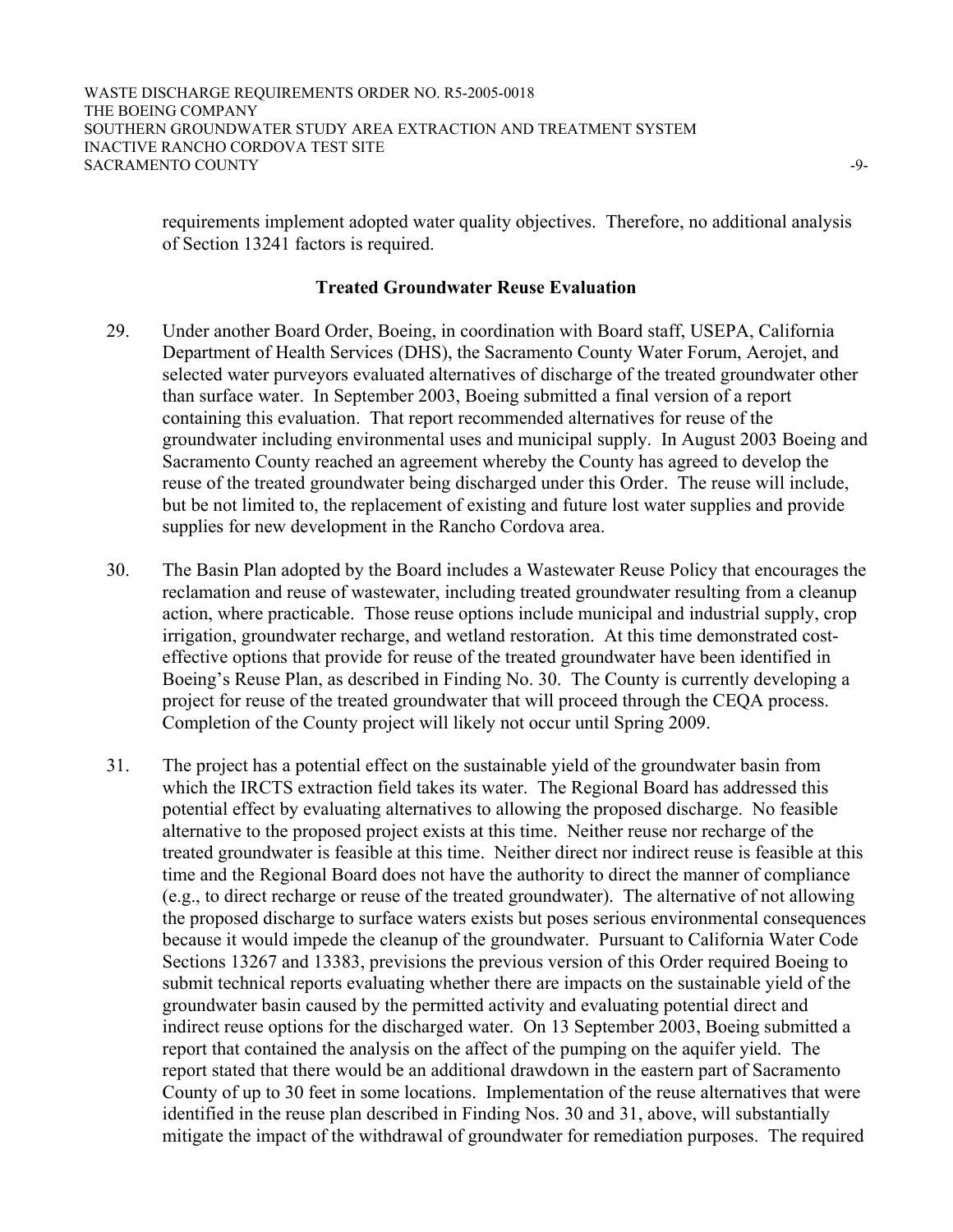evaluations allowed the Board to determine whether there are additional environmental impacts associated with the Dischargers' pumping. The Board will encourage reuse of treated groundwater consistent with the Wastewater Reuse Policy set forth in the Basin Plan.

### **Other**

- 32. Effluent limitations, and toxic and pretreatment effluent standards established pursuant to Sections 301, 302, 304, and 307 of the Clean Water Act (CWA) and amendments thereto are applicable to the discharge.
- 33. The action to adopt an NPDES permit is exempt from the provisions of Chapter 3 of the California Environmental Quality Act (CEQA) (Public Resources Code Section 21100, et seq.), requiring preparation of an environmental impact report or negative declaration, in accordance with Section 13389 of the California Water Code.
- 34. On 1 December 2001, in accordance with the California Environmental Quality Act (CCR, Title 14, Section 15261 et. seq.), the Department of Toxic Substances Control certified a final Class 6 Categorical Exemption for the groundwater treatment facilities.
- 35. The Board has notified the Dischargers and interested agencies and persons of its intent to prescribe waste discharge requirements for this discharge and has provided them with an opportunity for a public hearing and an opportunity to submit their written views and recommendations.
- 36. The Board, in a public meeting, heard and considered all comments pertaining to the discharge.
- 37. This Order shall serve as an NPDES permit pursuant to Section 402 of the CWA, and amendments thereto, and shall take effect upon the date of hearing, provided EPA has no objections.

**IT IS HEREBY ORDERED** that Order No. R5-2004-0107 is rescinded and The Boeing Company, its agents, successors and assigns, in order to meet the provisions contained in Division 7 of the California Water Code and regulations adopted thereunder, and the provisions of the Clean Water Act and regulations and guidelines adopted thereunder, shall comply with the following:

### **A. Discharge Prohibitions:**

1. Discharge of treated wastewater at a location or in a manner different from that described in Finding Nos. 5, 9 and 10 is prohibited.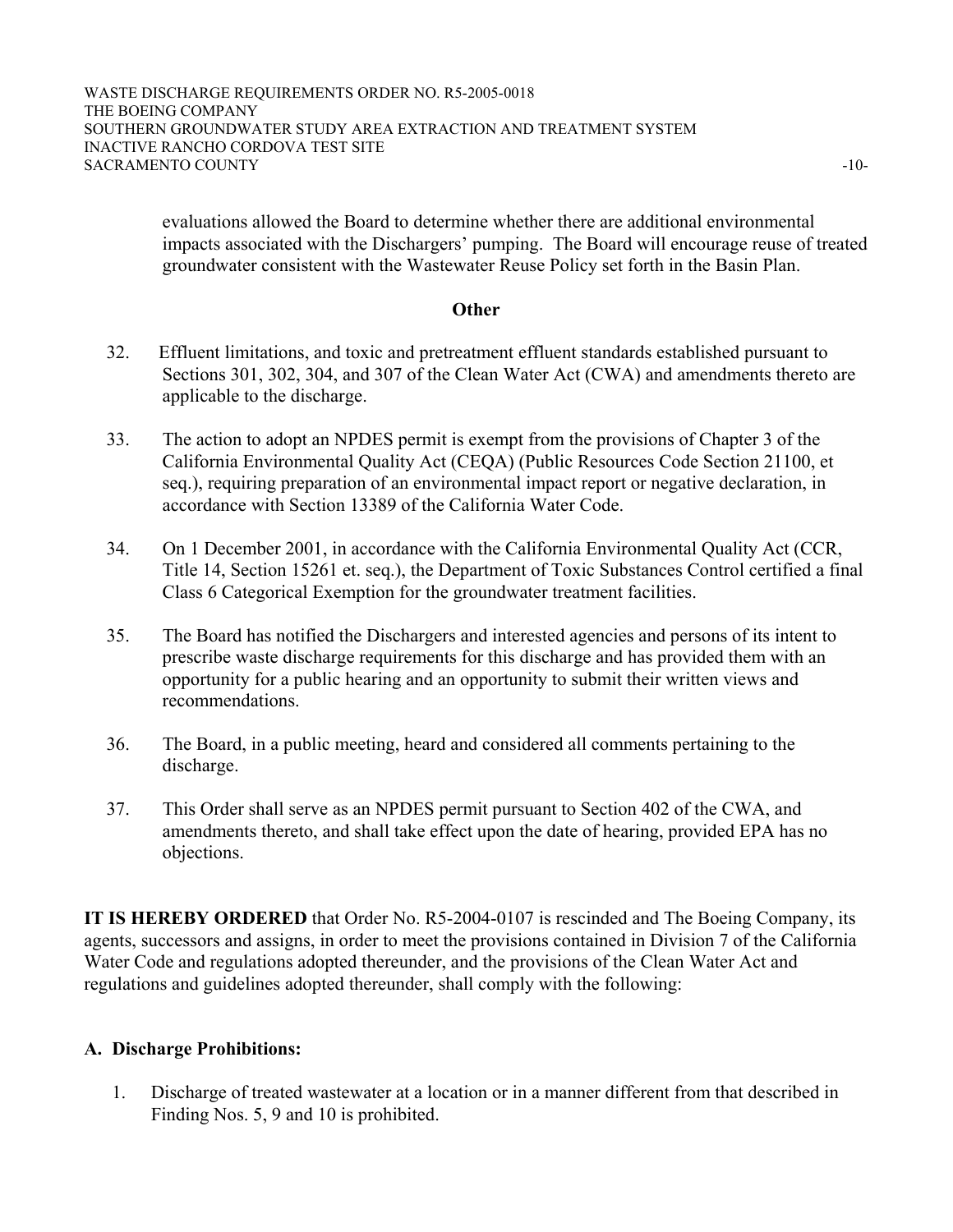- 2. The by-pass or overflow of wastes to surface waters is prohibited, except as allowed by the attached Standard Provisions and Reporting Requirements A.13.
- 3. The discharge shall not cause the degradation of any water supply.
- 4. Neither the discharge nor its treatment shall create a nuisance as defined in Section 13050 of the California Water Code.
- 5. Discharge of waste classified as 'hazardous' under Section 2521, Chapter 15 of Title 23 or 'designated', as defined in Section 13173 of California Water Code is prohibited.

## **B. Effluent Limitations**:

1. Effluent from the treatment facilities through Outfalls 001, 002, and 003 shall not exceed the following limits:

|                                  |           | Daily     | Monthly |
|----------------------------------|-----------|-----------|---------|
| Constituents                     | Units     | Maximum   | Average |
| Volatile Organics <sup>1,2</sup> | $\mu$ g/L | $0.5^{1}$ |         |
| Perchlorate                      | $\mu$ g/L |           |         |
| Chlorine Residual                | mg/L      | 0.02      | 0 O     |

- 1 All volatile organic constituents listed in EPA Methods 8010 and 8020. The concentration of each constituent shall not exceed 0.5 µg/L.
- <sup>2</sup> For two weeks after placement of new ion exchange resin, the effluent limit for each trihalomethane is 10.0 µg/L.
- 3. The discharge shall not have a pH less than 6.5 nor greater than 8.5.
- 4. The 30-day average daily discharge flow shall not exceed 0.65 mgd for the Alpha GET and 0.43 mgd for the Administration Area GET.
- 5. Survival of aquatic organism in 96-hour bioassays of undiluted waste shall be no less than:

Minimum for any one bioassay  $- - - - - - - - - - - -$  70% Median for any three or more consecutive bioassays - - - - 90%

### **C. Activated Carbon, Resin and Sludge Disposal:**

1. Collected screenings, sludges, and other solids removed from liquid wastes shall be disposed of in a manner approved by the Executive Officer, and consistent with *Consolidated Regulations*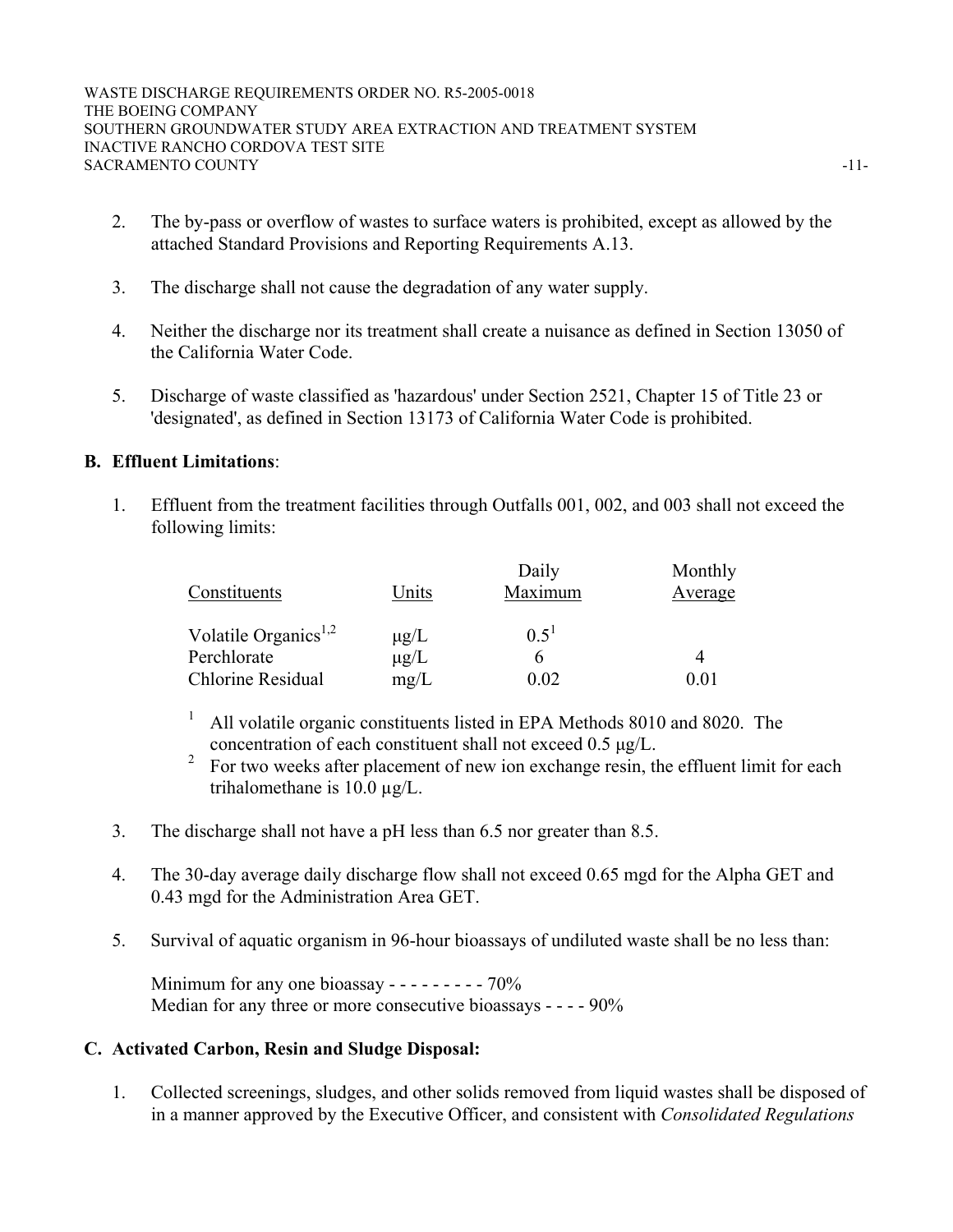WASTE DISCHARGE REQUIREMENTS ORDER NO. R5-2005-0018 THE BOEING COMPANY SOUTHERN GROUNDWATER STUDY AREA EXTRACTION AND TREATMENT SYSTEM INACTIVE RANCHO CORDOVA TEST SITE SACRAMENTO COUNTY  $-12$ 

*for Treatment, Processing or Disposal of Solid Waste*, as set forth in Title 27, CCR, Division 2, Subdivision 1, Section 20004, et seq.

- 2. Any proposed change in activated carbon, resin or sludge use or disposal practice from a previously approved practice shall be reported to the Executive Officer and EPA Regional Administrator at least **90 days** in advance of the change.
- 3. Transportation and disposal of GAC and resin shall be only by a permitted hauler and disposed at a permitted regeneration/disposal facility.

## **D. Receiving Water Limitations:**

Receiving Water Limitations are site-specific interpretations of water quality objectives from applicable water quality control plans. As such they are a required part of this permit.

The discharge shall not cause the following in the receiving water:

- 1. Concentrations of dissolved oxygen to fall below 7.0 mg/L.
- 2. Oils, greases, waxes, or other materials to form a visible film or coating on the water surface or on the stream bottom.
- 3. Oils, greases, waxes, floating material (liquids, solids, foams, and scums) or suspended material to create a nuisance or adversely affect beneficial uses.
- 4. Chlorine detected in the receiving water.
- 5. Aesthetically undesirable discoloration.
- 6. Fungi, slimes, or other objectionable growths.
- 7. Turbidity to increase as follows:
	- a. More than 1 Nephelometric Turbidity Units (NTUs) where natural turbidity is between 0 and 5 NTUs.
	- b. More than 20 percent where natural turbidity is between 5 and 50 NTUs.
	- c. More than 10 NTUs where natural turbidity is between 50 and 100 NTUs.
	- d. More than 10 percent where natural turbidity is greater than 100 NTUs.
- 8. The normal ambient pH to fall below 6.5, exceed 8.5, or to change by more than 0.5 pH units.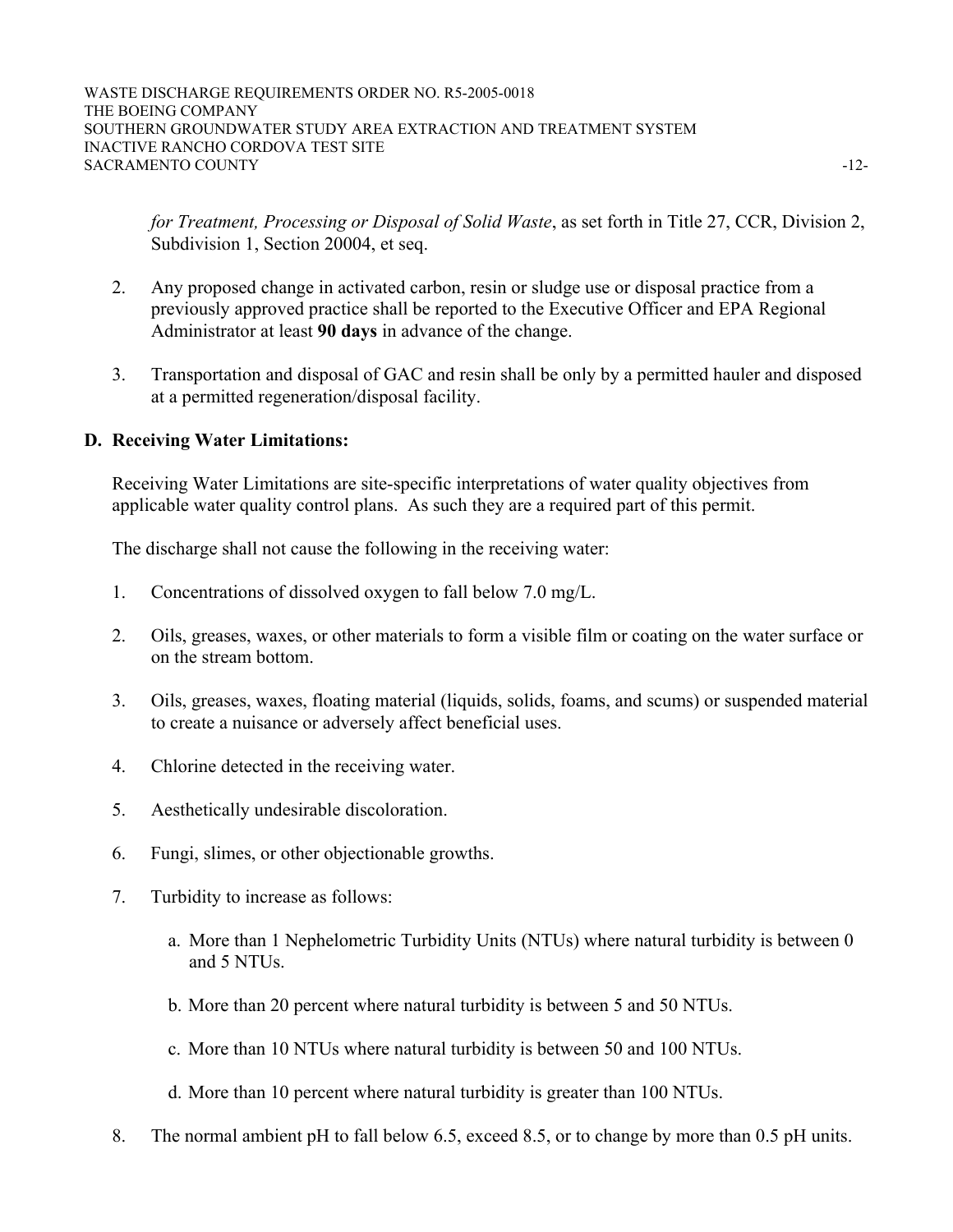- 9. Deposition of material that causes nuisance or adversely affects beneficial uses.
- 10. The normal ambient temperature to be increased more than 5°F.
- 11. Taste or odor-producing substances to impart undesirable tastes or odors to fish flesh or other edible products of aquatic origin or to cause nuisance or adversely affect beneficial uses.
- 12. Radionuclides to be present in concentrations that exceed maximum contaminant levels specified in the California Code of Regulations, Title 22; that harm human, plant, animal or aquatic life; or that result in the accumulation of radionuclides in the food web to an extent that presents a hazard to human, plant, animal, or aquatic life.
- 13. Aquatic communities and populations, including vertebrate, invertebrate, and plant species, to be degraded.
- 14. Toxic pollutants to be present in the water column, sediments, or biota in concentrations that adversely affect beneficial uses; that produce detrimental response in human, plant, animal, or aquatic life; or that bioaccumulate in aquatic resources at levels which are harmful to human health.
- 15. Violation of any applicable water quality standard for receiving waters adopted by the Board or the State Water Resources Control Board pursuant to the CWA and regulations adopted thereunder.

## **E. Provisions:**

- 1. One month prior to commencement of operation, the Discharger shall submit an Operation, Maintenance, and Monitoring Plan for the Ground Water Extraction and Treatment Systems for approval . The Discharger shall operate the treatment systems according to the approved plan, and any approved revisions.
- 2. The Discharger shall conduct the chronic toxicity testing specified in the Monitoring and Reporting Program. If the testing indicates that the discharge causes, has the reasonable potential to cause, or contributes to an in-stream excursion above the water quality objective for toxicity, the Discharge shall submit a work plan to conduct a Toxicity Reduction Evaluation (TRE) and upon approval conduct the TRE, and this Order will be reopened and a chronic toxicity limitation included and/or a limitation for the specific toxicant identified in the TRE included. Additionally, if a chronic toxicity water quality objective is adopted by the State Water Resources Control Board, this Order may be reopened and a limitation based on that objective included.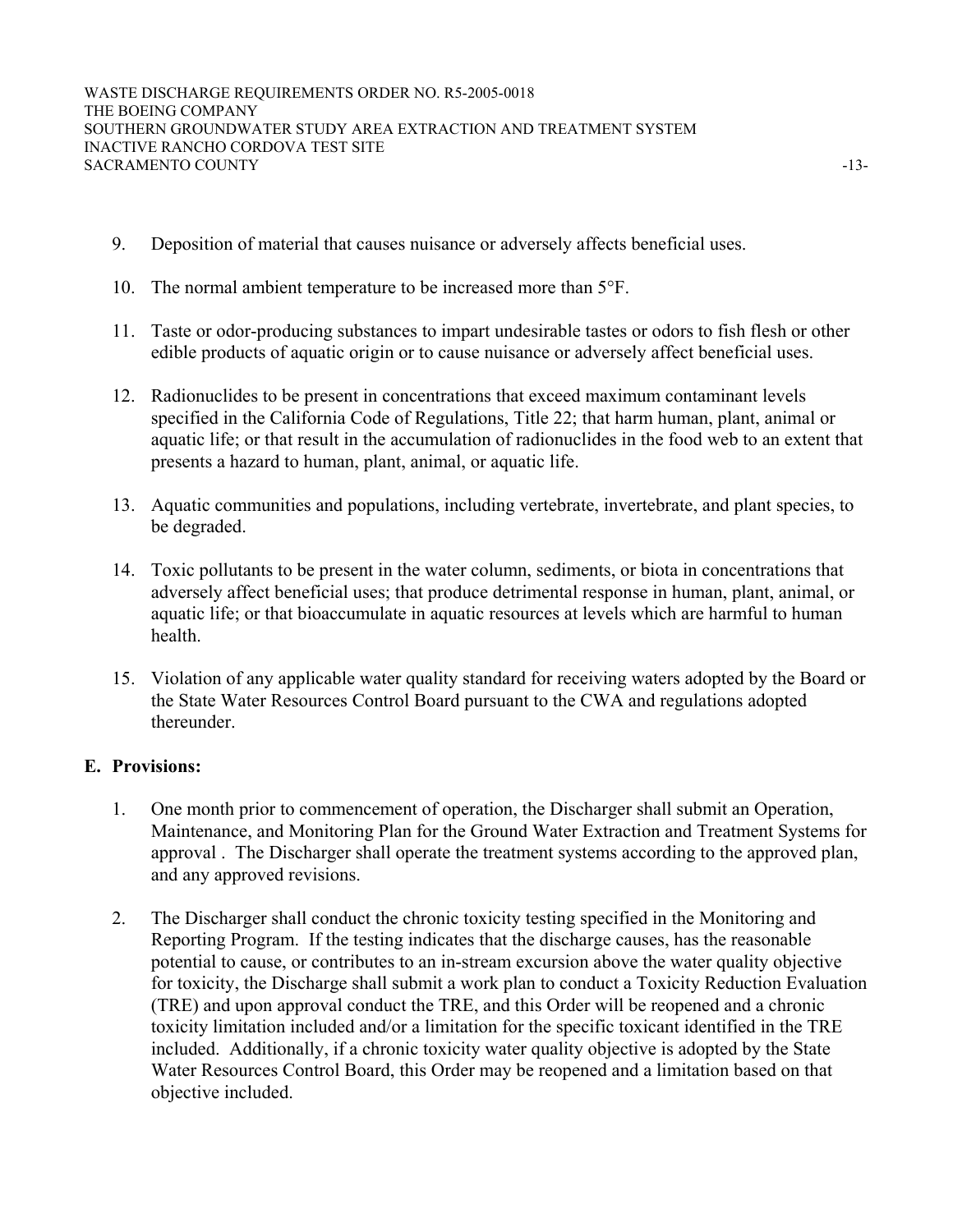WASTE DISCHARGE REQUIREMENTS ORDER NO. R5-2005-0018 THE BOEING COMPANY SOUTHERN GROUNDWATER STUDY AREA EXTRACTION AND TREATMENT SYSTEM INACTIVE RANCHO CORDOVA TEST SITE SACRAMENTO COUNTY  $-14$ -

- 3. The Discharger shall use the best practicable cost-effective control technique currently available to limit mineralization to no more than a reasonable increment.
- 4. The Discharger shall comply with all the items of the "Standard Provisions and Reporting Requirements for Waste Discharge Requirements (NPDES)", dated February 2004, which are part of this Order. This attachment and its individual paragraphs are referred to as "Standard Provision(s)."
- 5. The Discharger shall comply with the attached Monitoring and Reporting Program No. R5-2005-0018, which is part of this Order, and any revisions thereto, as ordered by the Executive Officer.
- 6. Under Monitoring and Reporting Program No. R5-2005-0018 the Discharger shall report trace concentrations of constituents found during the analysis of samples. Trace values are estimates of concentrations detected between the detection level and the practical quantitation level. Trace values are not always reliable as there is a potential for interferences below the practical quantitation level. As effluent limitations specified in this permit are at or above the practical quantitation level, reporting trace values shall not be a violation of an effluent limitation. Trace values are to be used to help operate the treatment facility and to provide information to minimize violations of effluent limits.
- 7. This Order expires on **1 January 2010** and the Discharger must file a Report of Waste Discharge in accordance with Title 23, CCR, not later than 180 days in advance of such date in application for renewal of waste discharge requirements if it wishes to continue the discharge.
- 8. Prior to making any change in the discharge point, place of use, or purpose of use of the wastewater, the Discharger shall obtain approval of or clearance from the State Water Resources Control Board (Division of Water Rights).
- 9. In the event of any change in control or ownership of land or waste discharge facilities presently owned or controlled by the Discharger, the Discharger shall notify the succeeding owner or operator of the existence of this Order by letter, a copy of which shall be immediately forwarded to this office.

To assume operation under this Order, the succeeding owner or operator must apply in writing to the Executive Officer requesting transfer of the Order. The request must contain the requesting entity's full legal name, the State of incorporation if a corporation, the name, address, and telephone number of the persons responsible for contact with the Board, and a statement. The statement shall comply with the signatory paragraph of Standard Provision D.6 and state that the new owner or operator assumes full responsibility for compliance with this Order. Failure to submit the request shall be considered a discharge without requirements, a violation of the California Water Code. Transfer shall be approved or disapproved in writing by the Executive Officer.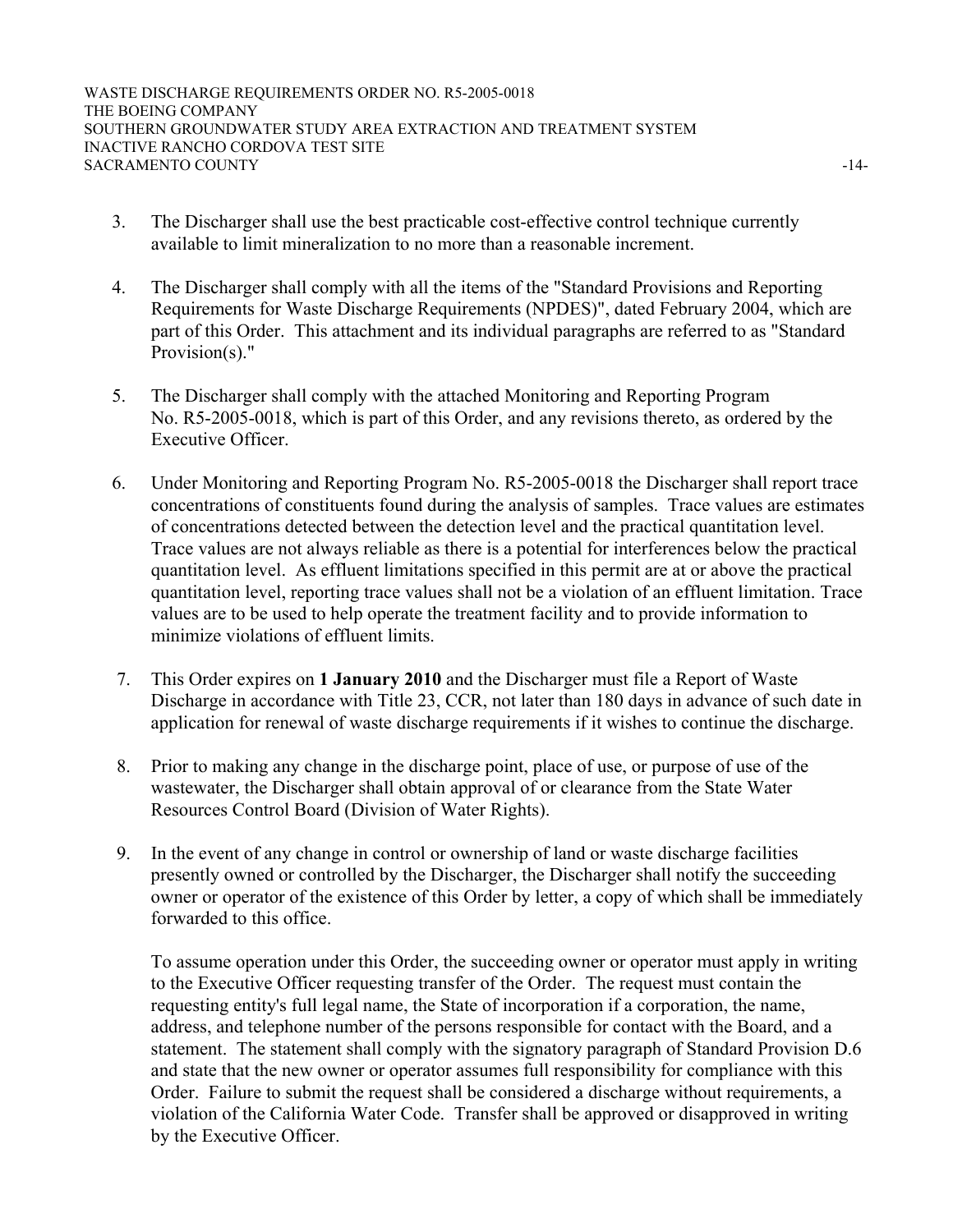WASTE DISCHARGE REQUIREMENTS ORDER NO. R5-2005-0018 THE BOEING COMPANY SOUTHERN GROUNDWATER STUDY AREA EXTRACTION AND TREATMENT SYSTEM INACTIVE RANCHO CORDOVA TEST SITE SACRAMENTO COUNTY  $-15$ -

I, THOMAS R. PINKOS, Executive Officer, do hereby certify the foregoing is a full, true, and correct copy of an Order adopted by the California Regional Water Quality Control Board, Central Valley Region, on 27 January 2005.

> Original Signed by: THOMAS R. PINKOS, Executive Officer

Revised 8/30/04:AMM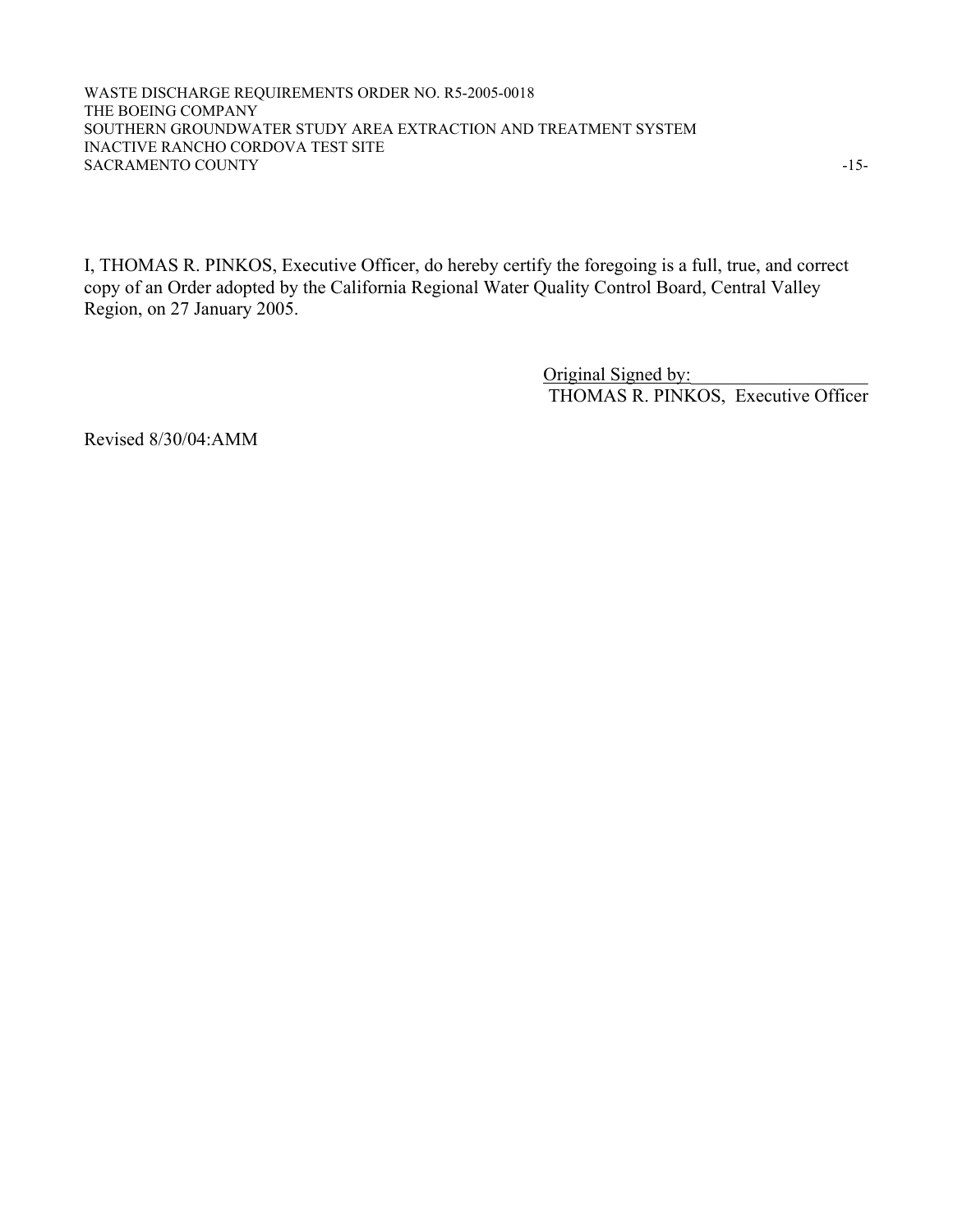# CALIFORNIA REGIONAL WATER QUALITY CONTROL BOARD CENTRAL VALLEY REGION

### MONITORING AND REPORTING PROGRAM

## NPDES NO. CA0085049

## ORDER NO. R5-2004-0018

# FOR **FOR**  THE BOEING COMPANY SOUTHERN GROUNDWATER STUDY AREA EXTRACTION AND TREATMENT SYSTEM INACTIVE RANCHO CORDOVA TEST SITE SACRAMENTO COUNTY

Specific sample station locations have been established under direction of the Board's staff, and a description of the stations is attached to this Order.

### **GROUNDWATER TREATMENT SYSTEMS MONITORING**

Samples shall be collected from the inlet and outlet at each of the Admin GET (Outfall 001) and Alpha GET (Outfall 002) systems and analyzed. If the discharge is intermittent rather than continuous, then the samples shall be collected on the first day of the intermittent discharge. The time of collection of samples shall be recorded. The treatment system monitoring shall include at least the following:

| <b>Constituents</b>                     | Units            | Type of<br><b>Sample</b> | <b>Inlet or Outlet</b> | <b>Sampling</b><br>Frequency |
|-----------------------------------------|------------------|--------------------------|------------------------|------------------------------|
| Dissolved Oxygen                        | mg/L             | Grab                     | Outlet                 | Monthly                      |
| Flow <sup>1</sup>                       | mgd              | Grab                     | Outlet                 | Monthly                      |
| <b>Total Dissolved Solids</b>           | mg/L             | Grab                     | Outlet                 | Quarterly                    |
| Acute Toxicity <sup>2,3</sup>           |                  | Grab                     | Outlet                 | Quarterly                    |
| Volatile Organics <sup>4</sup>          | $\mu$ g/L        | Grab                     | Inlet and Outlet       | Monthly                      |
| pH <sup>1</sup>                         | Number           | Grab                     | Outlet                 | Monthly                      |
| Turbidity                               | <b>NTU</b>       | Grab                     | Outlet                 | Monthly                      |
| Temperature <sup>1</sup>                | $\mathrm{P}F(C)$ | Grab                     | Outlet                 | Monthly                      |
| Electrical Conductivity $@25^{\circ}$ C | $\mu$ mhos/cm    | Grab                     | Outlet                 | Monthly                      |
| Perchlorate <sup>5</sup>                | $\mu$ g/L        | Grab                     | Inlet and Outlet       | Monthly                      |
| Hardness as (as $CaCO3$ )               | mg/L             | Grab                     | Outlet                 | Quarterly                    |

Footnotes on next page.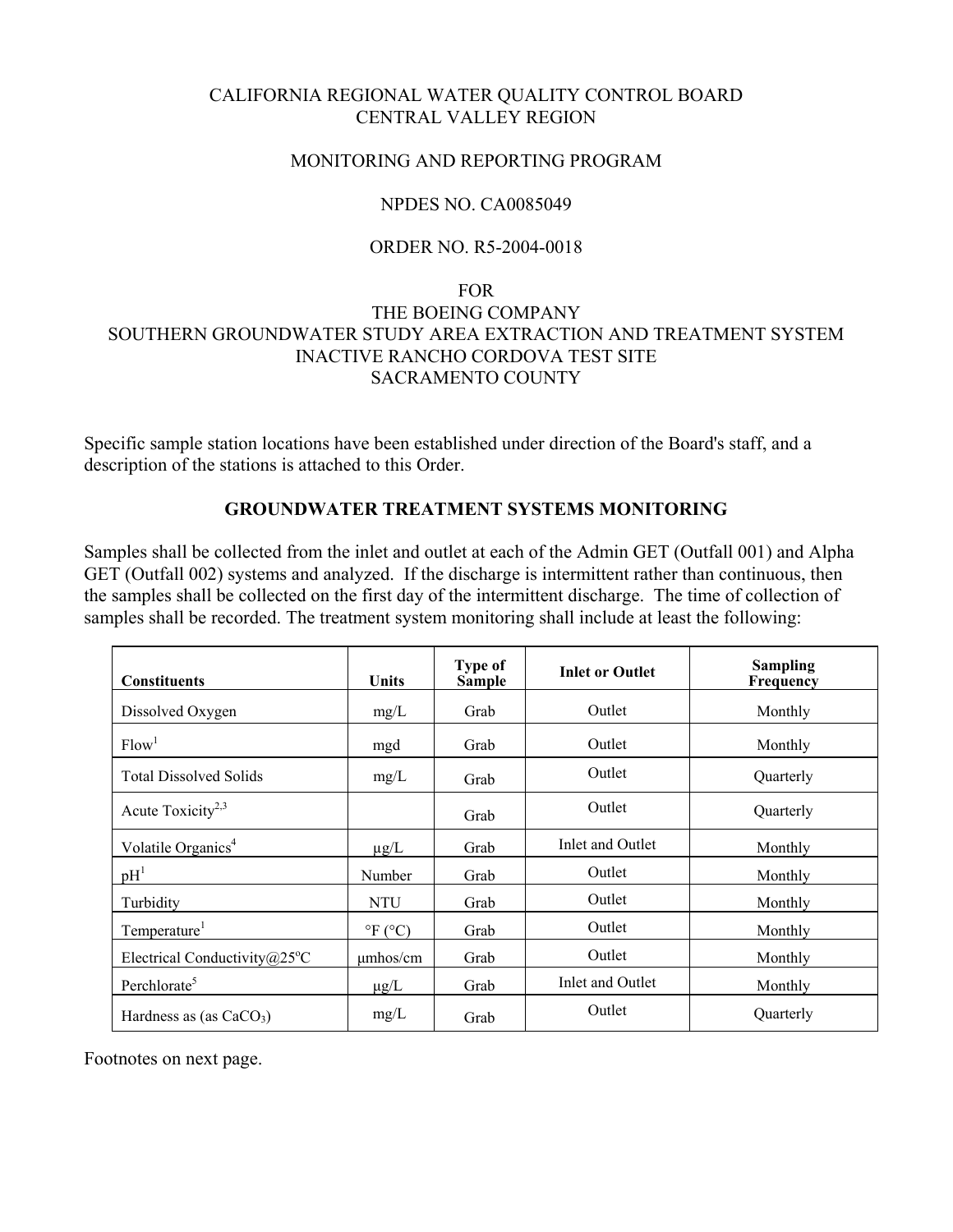#### MONITORING AND REPORTING PROGRAM ORDER NO. R5-2004-0018 THE BOEING COMPANY SOUTHERN GROUNDWATER STUDY AREA EXTRACTION AND TREATMENT SYSTEM INACTIVE RANCHO CORDOVA TEST SITE SACRAMENTO COUNTY  $\sim$

- 1 Field Measurements. 2
- The analyses shall be performed in accordance with EPA/600/4-90/027, *Methods for Measuring the Acute Toxicity of Effluents and Receiving Waters to Freshwater and Marine Organisms*. <sup>3</sup> Sampling of Effluent only. 4
- 
- Test method to be by EPA Methods 601 and 602, or 8010 and 8020, or 8260, or 500 series with a practical quantitation level no greater than 0.5  $\mu$ g/L. All concentrations between the detection level and practical quantitation  $\frac{1}{5}$  level shall be reported as trace.
- A practical quantitation level no greater than 4 µg/L. All concentrations between the detection level and quantitation level shall be reported as trace.

### **RECEIVING WATER MONITORING**

All receiving water samples shall be grab samples. Receiving water monitoring shall include at least the following:

| <b>Station</b> | Description                                                                                          |
|----------------|------------------------------------------------------------------------------------------------------|
| $R-1$          | At least 100 feet upstream on Morrison Creek from the discharge from the<br>Admin GET (Outfall 001)  |
| $R-2$          | At least 50-feet downstream on Morrison Creek from the discharge from<br>the Admin GET (Outfall 001) |
| $R-3$          | At least 50-feet downstream on Morrison Creek from the discharge from                                |

R-3 At least 50-feet downstream on Morrison Creek from the discharge from the Alpha GET (Outfall 002)

| <b>Constituents</b>                     | <b>Units</b>       | <b>Station</b>        | <b>Sampling</b><br>Frequency |
|-----------------------------------------|--------------------|-----------------------|------------------------------|
| Dissolved Oxygen                        | mg/L               | $R-1$ , $R-2$ , $R-3$ | Monthly                      |
| Electrical Conductivity $@25^{\circ}$ C | $\mu$ mhos/cm      | $R-1$ , $R-2$ , $R-3$ | Ouarterly                    |
| <b>Total Dissolved Solids</b>           | mg/L               | $R-1$ , $R-2$ , $R-3$ | Ouarterly                    |
| Volatile Organics <sup>1</sup>          | $\mu$ g/L          | $R-1$ , $R-2$ , $R-3$ | Monthly                      |
| $pH^2$                                  | Number             | $R-1$ , $R-2$ , $R-3$ | Monthly                      |
| Turbidity                               | <b>NTU</b>         | $R-1$ , $R-2$ , $R-3$ | Monthly                      |
| Temperature <sup>2</sup>                | $\mathrm{P}F$ (°C) | $R-1$ , $R-2$ , $R-3$ | Monthly                      |
| Perchlorate <sup>3</sup>                | $\mu$ g/L          | $R-1$ , $R-2$ , $R-3$ | Monthly                      |
| Hardness as (as $CaCO3$ )               | mg/L               | $R-1$ , $R-2$ , $R-3$ | Quarterly                    |

<sup>1</sup> Test method to be by EPA Methods 601 and 602, or 8010 and 8020, or 8260, or 500 series with a practical quantitation level no greater than  $0.5 \mu g/L$ . All concentrations between the detection level and practical quantitation  $\frac{1}{2}$  level shall be reported as trace.

3 A practical quantitation level no greater than  $4 \mu g/L$ . All concentrations between the detection level and quantitation level shall be reported as trace.

Field measurements.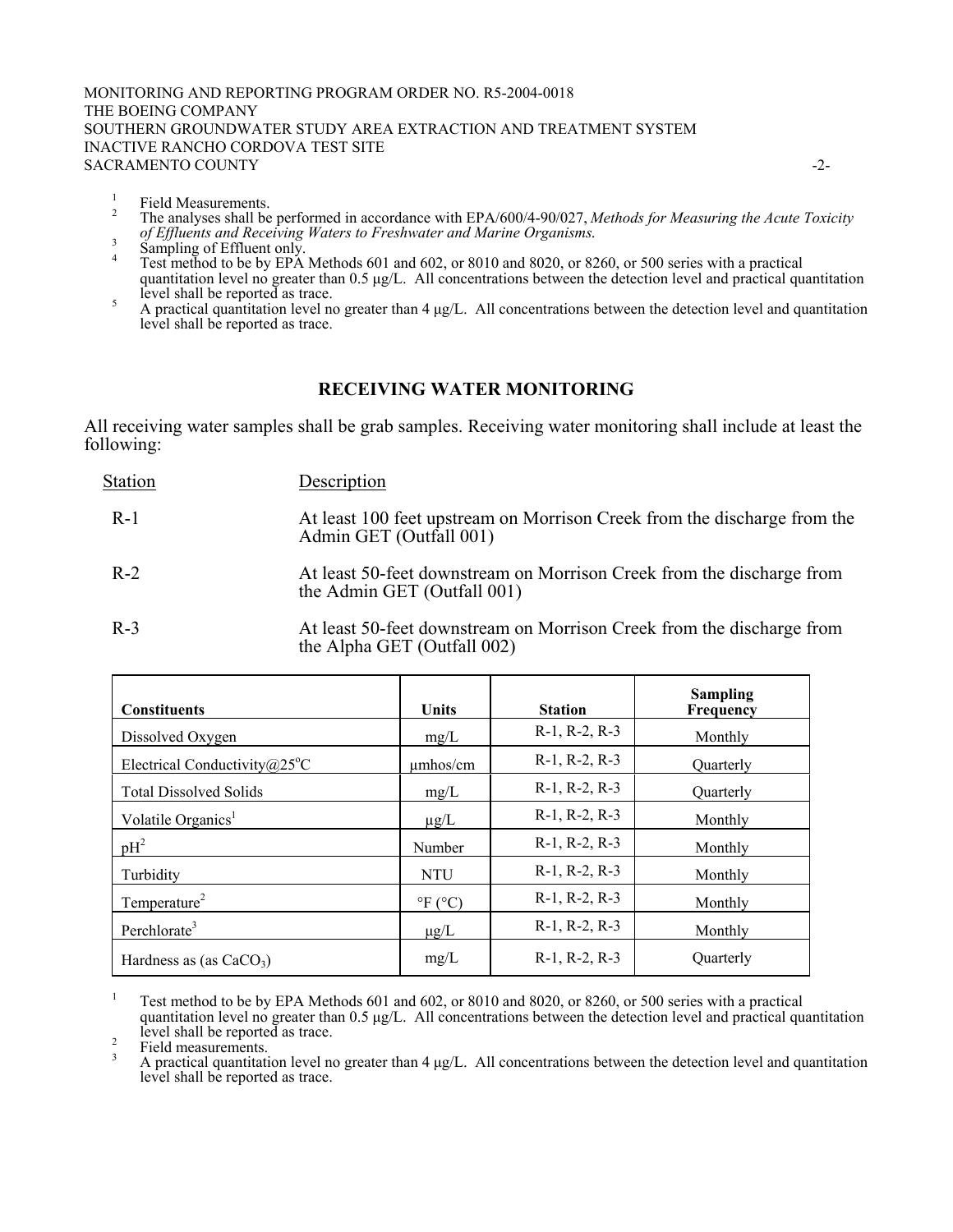In conducting the receiving water sampling, a log shall be kept of the receiving water conditions in the Morrison Creek. Attention shall be given to the presence or absence of:

- a. Floating or suspended matter e. Visible films, sheens or coatings
- 
- 
- d. Aquatic life
- b. Discoloration f. Fungi, slimes, or objectionable growths
- c. Bottom deposits g. Potential nuisance conditions

Notes on receiving water conditions shall be summarized in the monitoring report.

### **THREE SPECIES CHRONIC TOXICITY MONITORING**

Chronic toxicity monitoring shall be conducted to determine whether the effluent is contributing to toxicity in Morrison Creek. The testing shall be conducted as specified in EPA 600/4-89-001. Chronic toxicity samples shall be collected at the discharge of the Ground Water Treatment Plant prior to entering the drainage ditch. Samples collected from the outlet of the treatment unit shall be representative of the volume and quality of the discharge. The time of collection for samples shall be recorded. Chronic toxicity monitoring shall include the following:

| Species:                | Pimephales promelas, Ceriodaphnia dubia, Selenastrum<br>capriocornutum |  |  |
|-------------------------|------------------------------------------------------------------------|--|--|
| Frequency:              | Once per quarter for first year, annually thereafter                   |  |  |
| <b>Dilution Series:</b> | 100 percent effluent                                                   |  |  |

### **REPORTING**

Monitoring results shall be submitted to the Regional Board by the **25th day following the end of each calendar quarter** following sample collection. Annual monitoring results shall be submitted by the **last day of the January each year**. If results exceed effluent and/or receiving water limitations, then the Discharger must notify the Regional Board with 24-hours of receiving the information of the exceedance.

In reporting the monitoring data, the Discharger shall arrange the data in tabular form so that the date, the constituents, and the concentrations are readily discernible. The data shall be summarized in such a manner to illustrate clearly whether the discharge complies with waste discharge requirements.

If the Discharger monitors any pollutant at the locations designated herein more frequently than is required by this Order, the results of such monitoring shall be included in the calculation and reporting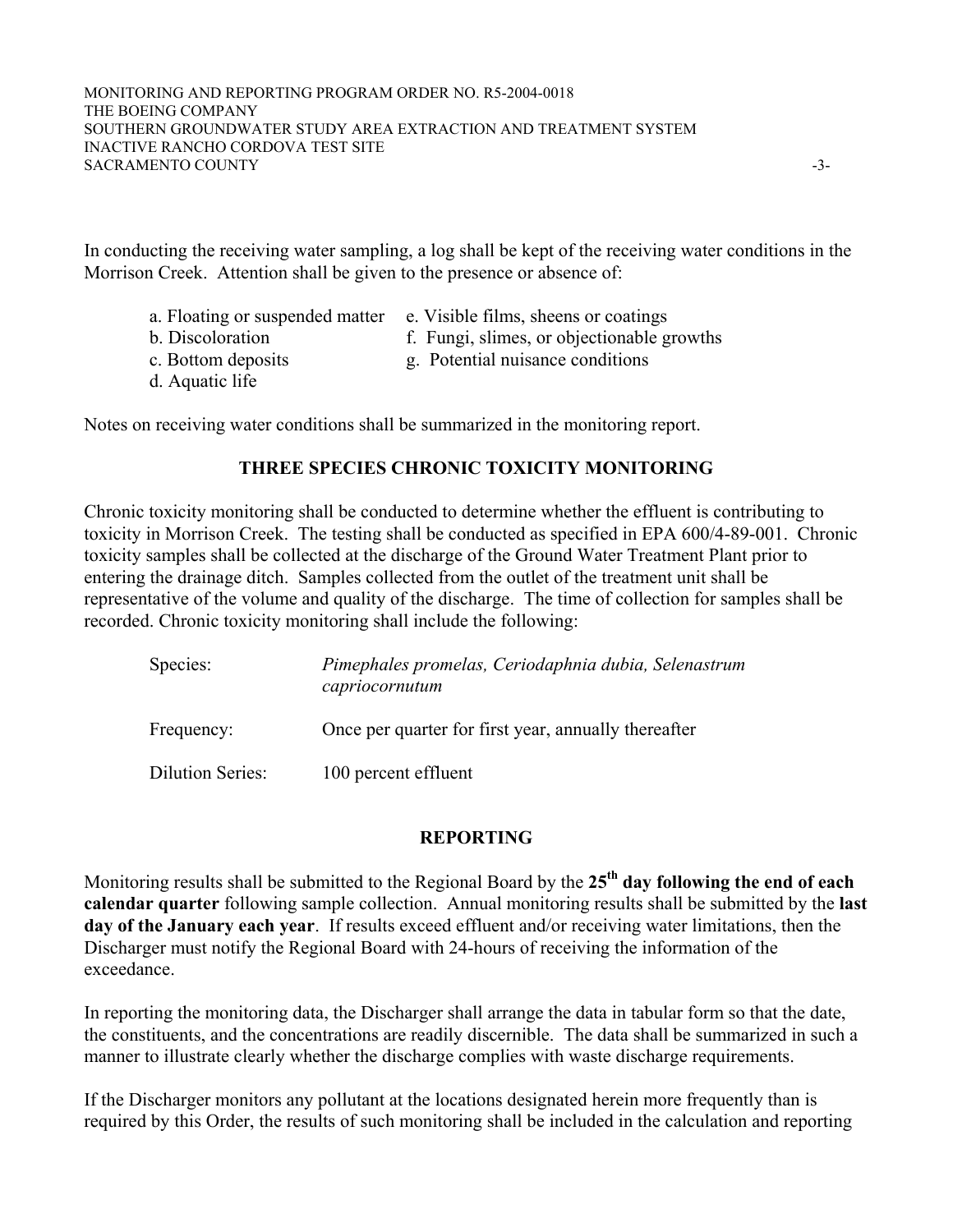MONITORING AND REPORTING PROGRAM ORDER NO. R5-2004-0018 THE BOEING COMPANY SOUTHERN GROUNDWATER STUDY AREA EXTRACTION AND TREATMENT SYSTEM INACTIVE RANCHO CORDOVA TEST SITE SACRAMENTO COUNTY  $\sim$ 

of the values required in the discharge monitoring report form. Such increased frequency shall be indicated on the discharge monitoring report form.

By **30 January of each year**, the Discharger shall submit a written report to the Executive Officer containing the following:

- a. The names and telephone numbers of persons to contact regarding the plant for emergency and routine situations.
- b. A statement certifying when the flow meter (if feasible) and other monitoring instruments and devices were last calibrated, including identification of who performed the calibration (Standard Provision C.6).

The Discharger may also be requested to submit an annual report to the Board with both tabular and graphical summaries of the monitoring data obtained during the previous year. Any such request shall be made in writing. The report shall discuss the compliance record. If violations have occurred, the report shall also discuss the corrective actions taken and planned to bring the discharge into full compliance with the waste discharge requirements.

All reports submitted in response to this Order shall comply with the signatory requirements of Standard Provision D.6.

The Discharger shall implement the above monitoring program on the first day of the month following effective date of this Order.

Ordered by:\_\_\_\_\_\_\_\_\_\_\_\_\_\_\_\_\_\_\_\_\_\_\_\_\_\_\_\_\_\_\_\_\_\_\_\_\_\_\_\_

THOMAS R. PINKOS, Executive Officer

 \_\_\_\_\_\_\_\_\_\_\_\_\_\_27 January 2005\_\_\_\_\_\_\_\_\_\_\_\_\_ (Date)

AMM (12/10/04)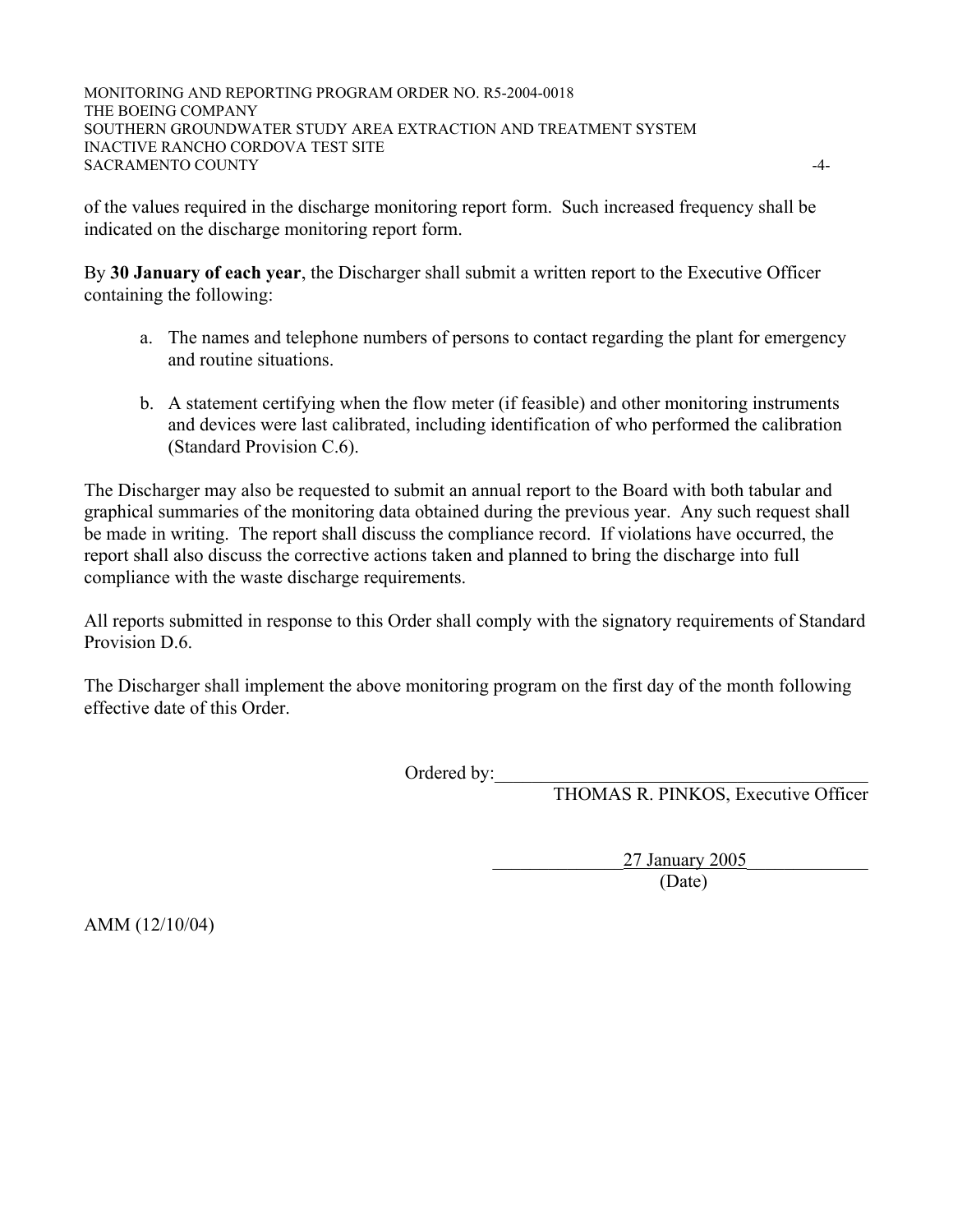## INFORMATION SHEET

# ORDER NO. R5-2004-0018 THE BOEING COMPANY SOUTHERN GROUNDWATER STUDY AREA EXTRACTION AND TREATMENT SYSTEM INACTIVE RANCHO CORDOVA TEST SITE SACRAMENTO COUNTY

## **Background**

The Boeing Company, as directed by the Board and the Department of Toxic Substances Control, is initiating cleanup of groundwater beneath the Inactive Rancho Cordova Test Site (IRCTS). The IRCTS consists of approximately 4000 acres in eastern Sacramento County to the east of Sunrise Boulevard, south of White Rock Road, and north of Douglas Road. Past rocket testing operations and disposal practices by The McDonnell-Douglas Corporation and/or The Aerojet-General Corporation, have caused the groundwater beneath the IRCTS to have become polluted with volatile organic contaminants (VOCs) and perchlorate. The Southern Groundwater Study Area (SGSA) comprises approximately the southern half of the IRCTS

The primary VOCs in the groundwater are trichloroethylene (TCE) and cis-1,2-Dichloroethylne (cis-1,2-DCE) at concentrations up to 380 micrograms per liter  $(\mu g/L)$  and 25  $\mu g/L$ , respectively. Perchlorate has also been found at concentrations up to 1200  $\mu$ g/L in the plume emanating from the Alpha Complex. Concentrations of TCE up to 710 µg/L and have been found in perched groundwater beneath the site. The Boeing Company has completed a Remedial Investigation/Feasibility Study for the vadose zone at the Administrative Area and for the soils and groundwater in the SGSA. Interim remedial measures, consisting of soil vapor extraction systems, to reduce the concentration of VOCs in the vadose zone have removed about 6,200 pounds of VOCs, a reduction of an estimated 90% of the original mass in the vadose zone at the Administrative Area and over 3500 pounds at the Alpha Complex. The SVE systems continue to operate to reduce the mass in the vadose zone and minimize the impact to groundwater quality from the VOCs.

### **Interim Removal Action**

The Boeing Company has determined the extent of groundwater contamination extending from the Administration Area and Alpha Complex south and southwest onto private lands. Previously, while that investigation was proceeding, The Boeing Company was directed to initiate an interim removal action to reduce the concentrations of VOCs in groundwater that are migrating from the Administration Area. In October 2001, The Boeing Company developed a Removal Action Workplan, pursuant to a Department of Toxic Substances Control Imminent and Substantial Endangerment Order, proposing groundwater extraction and treatment at the southern edge of the Administration Area. Pursuant to that workplan, the Boeing Company constructed and operated an interim groundwater extraction and treatment system. It was anticipated that the interim removal action would later be expanded to include the entire plume of contaminated groundwater extending south and across Douglas Road from the Administration Area and Alpha Complex.

The extraction for the interim system came from a single extraction well with an initial flowrate of 5 gallons per minute (gpm). The extracted groundwater was treated using granular activated carbon and discharged under Waste Discharge Requirements, Order No. R5-2002-0008. The discharge from the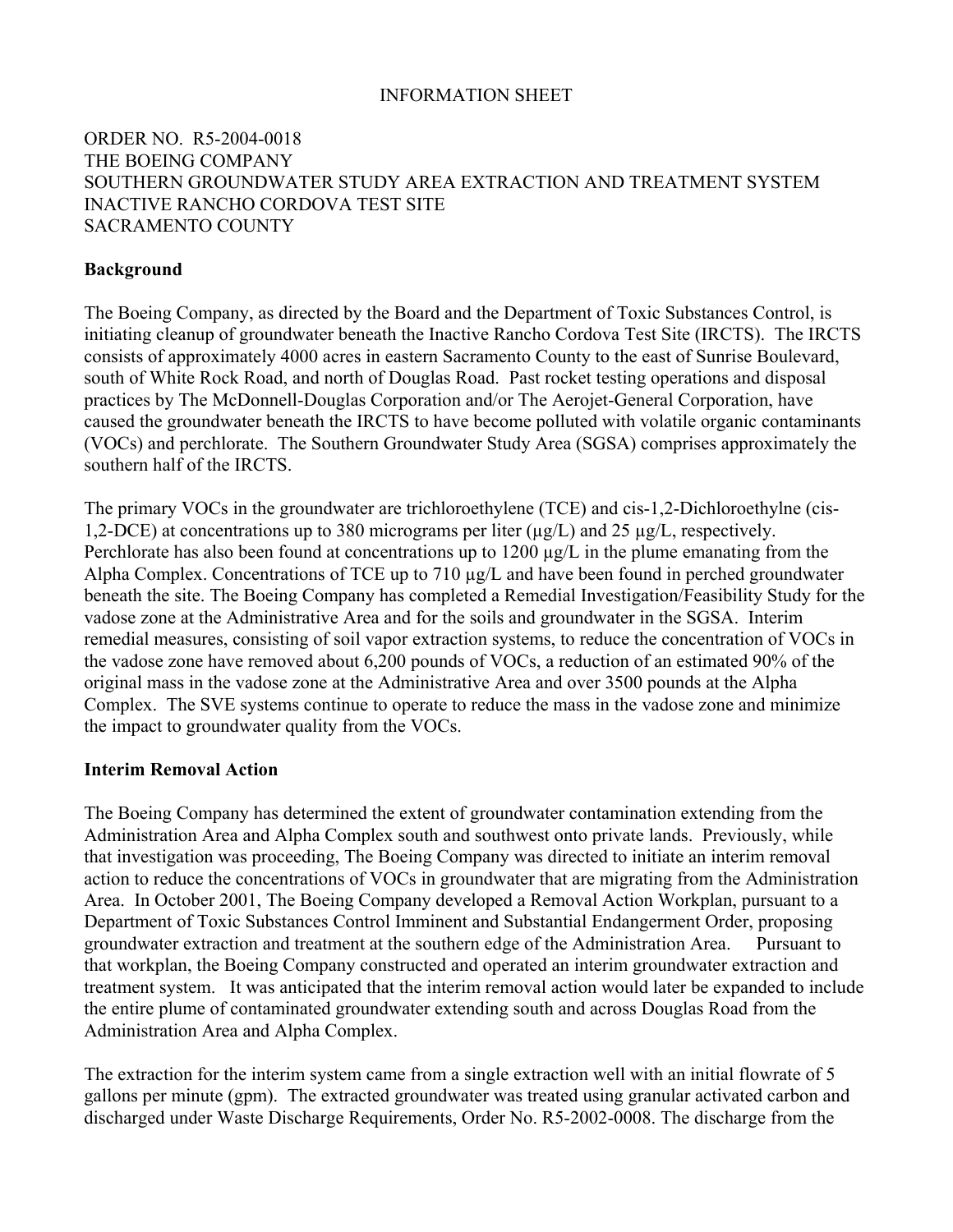#### INFORMATION SHEET ORDER NO. R5-2004-0018 -2- THE BOEING COMPANY SOUTHERN GROUNDWATER STUDY AREA EXTRACTION AND TREATMENT SYSTEM INACTIVE RANCHO CORDOVA TEST SITE SACRAMENTO COUNTY

treatment system was to a dry well that is filled with washed cobbles or drain rock as required by the County of Sacramento Department of Health, Environmental Health Department, Rules and Regulations regarding construction of individual sewage disposal systems. The dry well allowed the water to drain back to groundwater. The treatment system removed the VOCs to below 0.5 µg/L (the detection limit) prior to recharge of the treated water. Primary Drinking Water Standards are 5 µg/L for TCE and 6 µg/L for cis-1,2-DCE. The Action Level for the State of California for TCE is 0.8 µg/L. In addition, by default the GAC units also reduce concentrations of dissolved solids in the extracted groundwater. Thus, the water being recharged back to the aquifer upgradient of the extraction field isof better quality than the existing water quality.

#### **Initial Revisions to the Interim System**

The Boeing Company constructed three extraction wells south of the Administration Area and one recharge well on the Administration Area property and requested that Order No. R5-2002-0008 be revised to allow the discharge from aquifer testing the new wells to the new recharge well. In addition, the interim groundwater extraction from EX-18 was discontinued due to extremely low flow and biofouling. The Board adopted Order No. R5-2004-0107 to allow for the requested modifications. Due to the delays in grading and construction of development at the Sunrise-Douglas development south of the IRCTS, the aquifer tests have not been conducted. The tests will be conducted later, after adoption of these newly revised waste discharge requirements.

### **Current Revisions to the Interim System**

The Boeing Company and The Aerojet-General Corporation completed an *Interim Remedial Action Plan for Containment of Volatile Organic Compounds and Perchlorate in Groundwater at the Southern Groundwater Study Area* and a draft *Soil and Groundwater Feasibility Study for the Inactive Rancho Cordova Test Site*. Those documents describe the interim and proposed final actions to control the plume of perchlorate and VOCs in groundwater in the SGSA. Groundwater treatment systems will be constructed for the Administration Area plume and for the Alpha Complex plume.

The Administration Area system will receive 150-250 gallons per minute from three existing groundwater extraction wells (EX-20, 21 and 22) located south of Douglas Road. The treatment system consists of an influent holding tank, GAC vessels operated in series, and an infiltration/discharge system. The water will be discharged to the new recharge well (IW-01) and the dry well. However, if the capacity of those two wells cannot accommodate the flow, then the excess water will be discharged to Morrison Creek.

The first water to pass through the new system will be from the aquifer testing of the extraction wells. The aquifer tests will consist of 8-hour step-drawdown and 5-day constant-rate tests for each of the three wells. The drawdown test will be run at approximately 40-100 gpm, with the constant-rate tests running between 50 and 75 gpm. The treated groundwater will run through the treatment system to remove the VOCs and discharged back to the groundwater via the recharge well (IW-01). After completion of the aquifer tests, the system will be operated in a longer-term mode with an estimated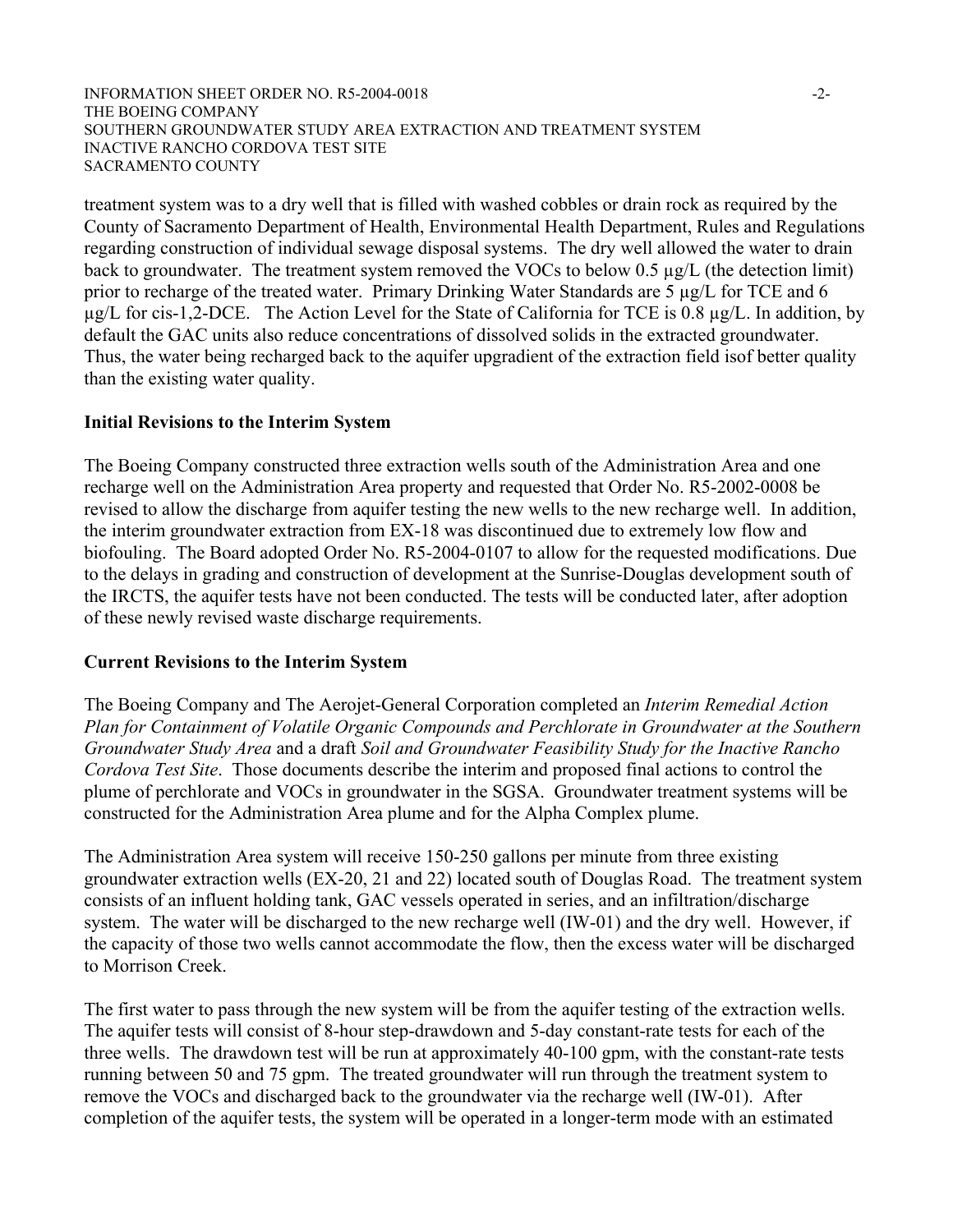#### INFORMATION SHEET ORDER NO. R5-2004-0018 -3- THE BOEING COMPANY SOUTHERN GROUNDWATER STUDY AREA EXTRACTION AND TREATMENT SYSTEM INACTIVE RANCHO CORDOVA TEST SITE SACRAMENTO COUNTY

total flow of 250-300 gpm from the three extraction wells. Additional wells and an expansion of the treatment system will occur at a later date after analysis of the existing system. The Order would then be proposed for revision to allow for the new wells and increased flow.

The groundwater pollutant plume associated with the Alpha Complex will be initially controlled with a single groundwater extraction well, EX-25, along Douglas Road at the entrance to the Beta Complex. Approximately 450 gpm of extracted groundwater will be treated using ion-adsorption resin to remove perchlorate to less than 4 µg/L (Action Level of 6 µg/L), and VOCs using GAC, as described above for the interim system. The water will be discharged to Morrison Creek.

### **Basin Plan, Beneficial Uses, and Regulatory Considerations**

Surface water drainage from the treatment facility is to Morrison Creek, tributary to the American River. The *Water Quality Control Plan for the California Regional Water Quality Control Board Central Valley Region, Fourth Edition* (Basin Plan), designates beneficial uses, establishes water quality objectives, and contains implementation plans and policies for all waters of the Basin. Beneficial uses often determine the water quality objectives that apply to a water body. For example, waters designated as municipal and domestic supply must meet the maximum contaminant levels (MCLs) for drinking waters. The Basin Plan sets forth the applicable beneficial uses (industrial, agricultural, and domestic supply in this instance) of groundwater, procedure for application of water quality objectives, and the process for and factors to consider in allocating waste assimilation capacity.

### **Reasonable Potential and Anti-degradation Analyses**

A reasonable potential analyses for priority pollutants, utilizing guidance covered by the Policy for the Implementation of Toxics Standards for Inland Surface Waters, Enclosed Bays, and Estuaries of California (SIP), adopted in March 2000 by the State Board, was conducted based upon data submitted by Boeing regarding effluent concentrations of volatile organic compounds and other pollutants.

The numeric water quality criteria for priority pollutants were promulgated by U.S. EPA with the adoption of the *National Toxics Rule* (NTR) on 5 February 1993 and the *California Toxics Rule* (CTR) on 18 May 2000. The reasonable potential analysis for trichloroethene and perchlorate revealed that these constituents may exceed numeric water quality criteria, and require limits. Limits were not included for those detected constituents where there is no reasonable potential to exceed a standard.

Additionally, federal regulations require effluent limitations for all pollutants that are or may be discharged at a level that will cause or have a reasonable potential to cause, or contribute to an in-stream excursion above numerical or narrative water quality standard. The Discharger is required to provide information as to whether the levels of priority pollutants, including CTR and NTR constituents, and constituents for which drinking water maximum contaminant levels prescribed in the California Code of Regulations, in the discharge cause or contribute to an in stream excursion above a water quality objective. If the discharge has the reasonable potential to cause or contribute to an in-stream excursion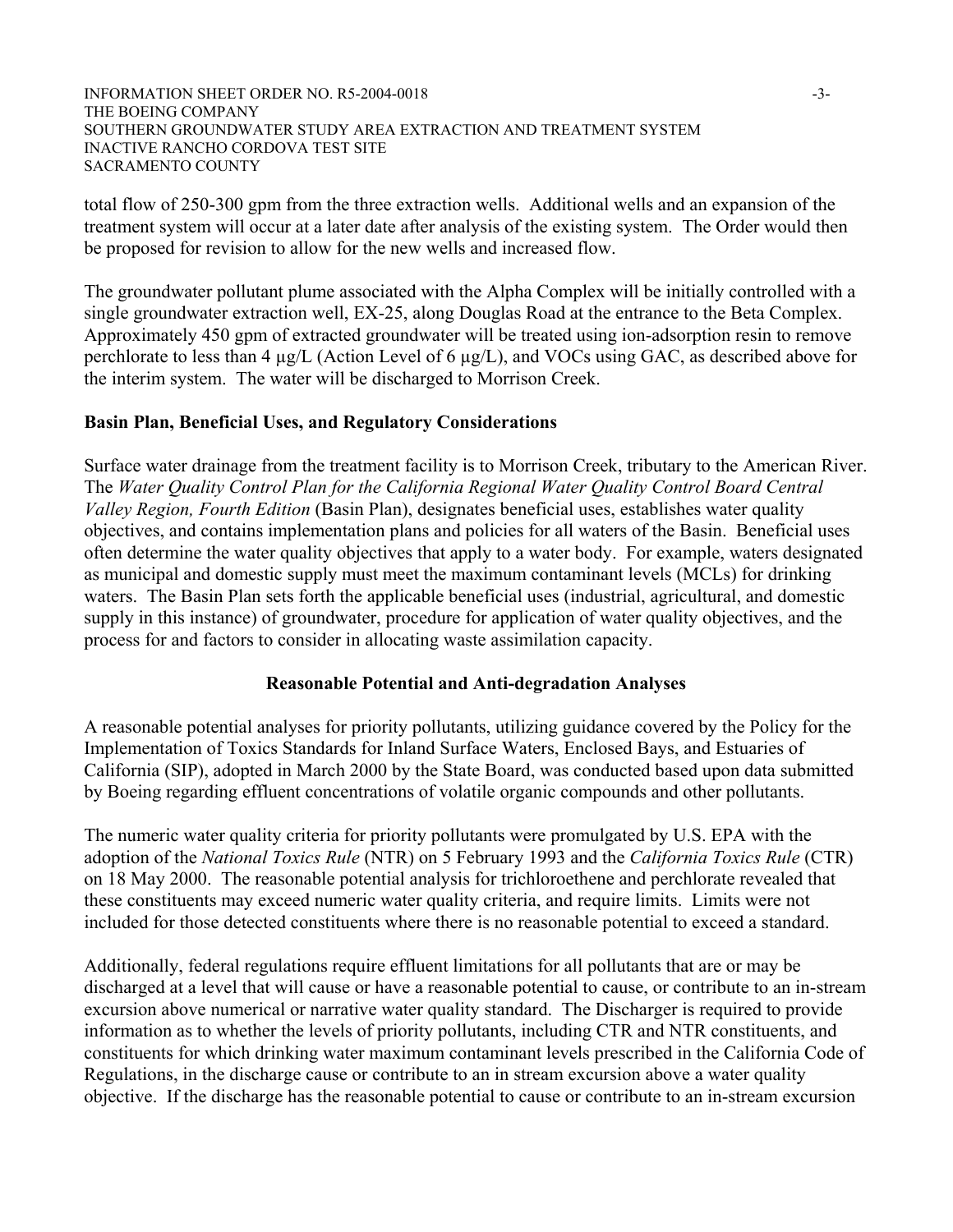#### INFORMATION SHEET ORDER NO. R5-2004-0018 -4- THE BOEING COMPANY SOUTHERN GROUNDWATER STUDY AREA EXTRACTION AND TREATMENT SYSTEM INACTIVE RANCHO CORDOVA TEST SITE SACRAMENTO COUNTY

above a water quality objective, the Discharger is required to submit information to calculate effluent limitations for those constituents.

# **Effluent Limits**

The following water quality limits have been selected to implement all applicable water quality objectives for the protection of Board-designated beneficial uses of surface water in Morrison Creek and the Sacramento River downstream of the discharge point, and assume that there is no dilution in Morrison Creek.

## **Perchlorate Limitation**

The current Action Level (January 2002) set by the Department of Health Services (DHS) -Office of Drinking Water as its recommended value not to be exceeded in a drinking water supply is 6 µg/L. Ionexchange treatment processes have been shown to be capable of reducing the perchlorate concentration to less than the practical quantitation level of 4  $\mu$ g/L. The effluent limitation is established at 4  $\mu$ g/l based on the ability to reduce the concentration to at or below the Action Level.

# **Volatile Organic Compounds**

TCE has a Primary Drinking Water Standard of 5 µg/L and a Public Health Goal (PHG) of 0.8 µg/L. The effluent limitation is set at 0.5 µg/L as conventional TCE removal systems using GAC have been shown to be capable to cost-effectively remove TCE to 0.5  $\mu$ g/L. This is below the CTR value of 2.7  $\mu$ g/L.

The VOC cis-1,2-DCE has a Primary Drinking Water Standard and a CTR value of 6 µg/L. GAC has been shown to cost-effectively remove cis-1,2-DCE to below 0.5 µg/L which is established as the effluent limitation.

\The following table provide the rationale for the effluent limits.

| <b>Constituent</b> | <b>Monthly</b><br>Average<br>Limit | <b>Units</b> | Reference                         |
|--------------------|------------------------------------|--------------|-----------------------------------|
| Trichloroethene    | 0.5                                | $\mu$ g/L    | <b>Best Practicable Treatment</b> |
| $cis-1,2-DCE$      | 0.5                                | $\mu$ g/L    | <b>Best Practicable Treatment</b> |
| Perchlorate        | 4                                  | $\mu$ g/L    | <b>Best Practicable Treatment</b> |

Table 1: Monthly Average Limit

Discharge limits are primarily based on the *Fourth Edition of the Water Quality Control Plan (Basin Plan) for the California Regional Water Quality Control Board - Central Valley Region, Sacramento River and San Joaquin River Basins,* and Best Available Technology for removal of VOCs and perchlorate.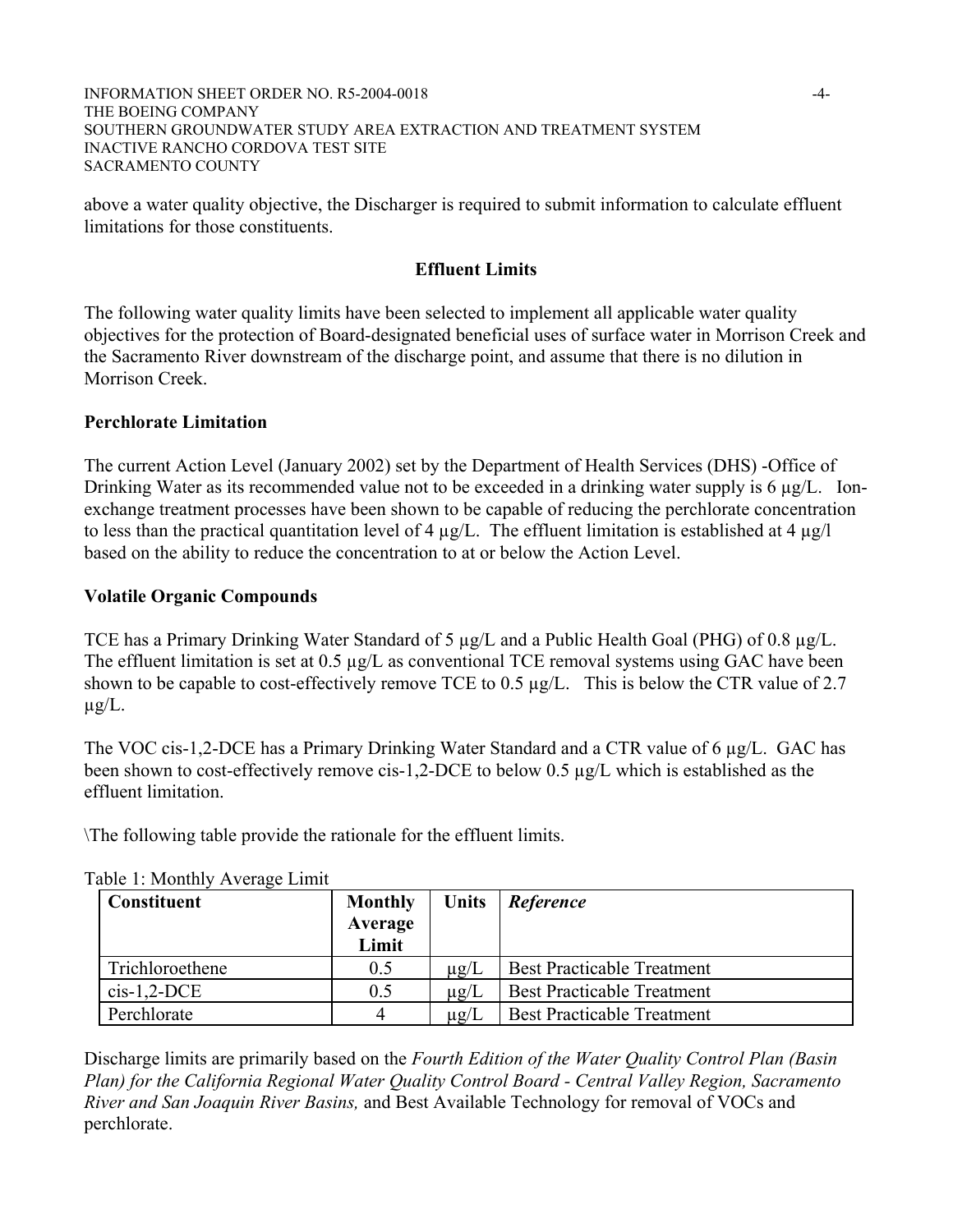INFORMATION SHEET ORDER NO. R5-2004-0018 -5-THE BOEING COMPANY SOUTHERN GROUNDWATER STUDY AREA EXTRACTION AND TREATMENT SYSTEM INACTIVE RANCHO CORDOVA TEST SITE SACRAMENTO COUNTY

#### **Receiving Water Limitations**

Receiving Water Limitations D.1 through D.13 are found in the Basin Plan and deal with general receiving water parameters. Given that the treated groundwater is not a discharge of elevated temperature wastewaters, limitations for temperature found in the *Water Quality Control Plan for Control of Temperatures in the Coastal and Interstate Waters and Enclosed Bays and Estuaries of California* are not included.

Chronic toxicity and acute toxicity testing of the effluent is required.

#### **Antidegradation**

The antidegradation directives of Section 13000 of the California Water Code require that waters of the State that are better in quality than established water quality objectives be maintained "consistent with the maximum benefit to the people of the State." Waters can be of high quality for some constituents or beneficial uses and not others. Policies and procedures for complying with this directive are set forth in the Basin Plan (including by reference State Water Board Resolution No. 68-16, "Statement of Policy With Respect to Maintaining High Quality Waters in California," or "Antidegradation" Policy).

Resolution 68-16 is applied on a case-by-case, constituent-by-constituent basis in determining whether a certain degree of degradation can be justified. It is incumbent upon the Discharger to provide technical information for the Board to evaluate that fully characterizes:

- All waste constituents to be discharged;
- $\bullet$  The background quality of the uppermost layer of the uppermost aquifer;
- $\bullet$  The background quality of other waters that may be affected;
- The underlying hydrogeologic conditions;
- Waste treatment and control measures;
- How treatment and control measures are justified as best practicable treatment and control;
- The extent the discharge will impact the quality of each aquifer; and
- The expected degradation to water quality objectives.

In allowing a discharge, the Board must comply with CWC section 13263 in setting appropriate conditions. The Board is required, relative to the groundwater that may be affected by the discharge, to implement the Basin Plan and consider the beneficial uses to be protected along with the water quality objectives essential for that purpose. The Board need not authorize the full utilization of the waste assimilation capacity of the groundwater (CWC 13263(b)) and must consider other waste discharges and factors that affect that capacity.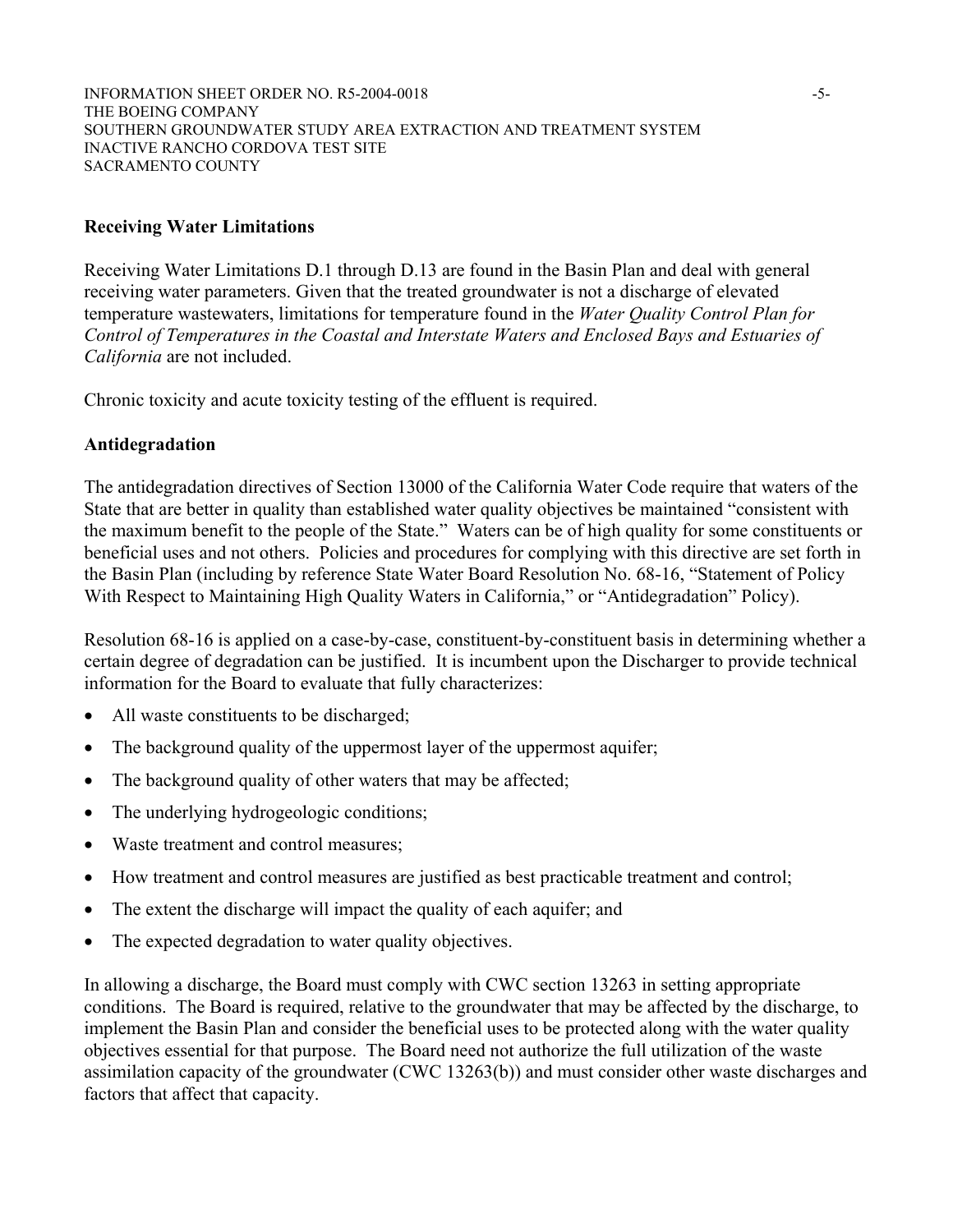#### INFORMATION SHEET ORDER NO. R5-2004-0018 -6- THE BOEING COMPANY SOUTHERN GROUNDWATER STUDY AREA EXTRACTION AND TREATMENT SYSTEM INACTIVE RANCHO CORDOVA TEST SITE SACRAMENTO COUNTY

As stated above, groundwater will be extracted, treated to remove VOCs and recharged back to the aquifer. The water returned to the aquifer will be as good a quality, if not better, than the background groundwater at the site. No degradation should occur as a result of the discharge.

# **Title 27**

Title 27, CCR, section 20380 et seq. ("Title 27"), contains regulations to address certain discharges to land. Title 27 establishes a waste classification system, specifies siting and construction standards for containment of classified waste, requires extensive monitoring of groundwater and the unsaturated zone for any indication of failure of containment, and specifies closure and post-closure maintenance requirements. Generally, no degradation of groundwater quality by any waste constituent is acceptable. The proposed discharge will not degrade groundwater quality.

## **Proposed Order Terms and Conditions**

### **Discharge Prohibitions and Specifications**

The proposed Order establishes a discharge flow limits of 648,000 gpd for the Alpha treatment system and 360,000 gpd for the Administration Area. The proposed Order's discharge specifications for VOCs and perchlorate are listed above, and will also maintain all beneficial uses of the groundwater.

### **Monitoring Requirements**

Section 13267 of the CWC authorizes the Board to require monitoring and technical reports as necessary to investigate the impact of a waste discharge on waters of the state. In recent years there has been increased emphasis on obtaining all necessary information, assuring the information is timely as well as representative and accurate, and thereby improving accountability of any discharger for meeting the conditions of discharge. Section 13268 of the CWC authorizes assessment civil administrative liability where appropriate.

This Order requires influent and effluent monitoring requirements, including flow rates. In order to adequately characterize its effluent, the Discharger is required to monitor for VOCs, perchlorate, temperature, turbidity, suspended solids, dissolved solids, dissolved oxygen and pH.

The Discharger need not conduct groundwater monitoring under this Order. Groundwater monitoring is already being performed pursuant to the Imminent and Substantial Endangerment Order. Effects of the discharge on groundwater need not be monitored under this Order as the water being returned to the aquifer from whence it came after removal of VOCs, resulting in a betterment of water quality.

AMM:12/10/04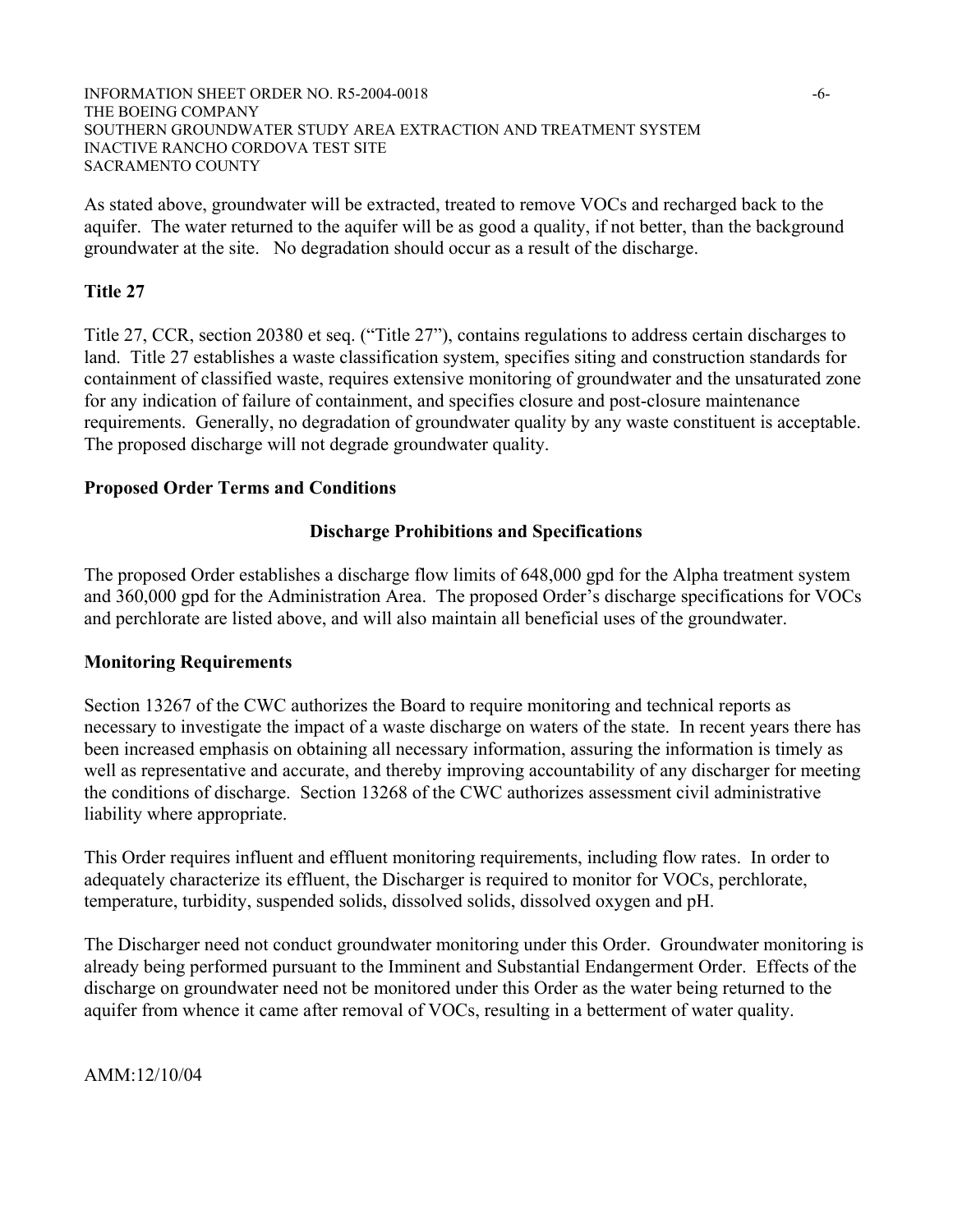

Inactive Rancho Cordova Test Site **Inactive Rancho Cordova Test Site** Sacramento County **Sacramento County**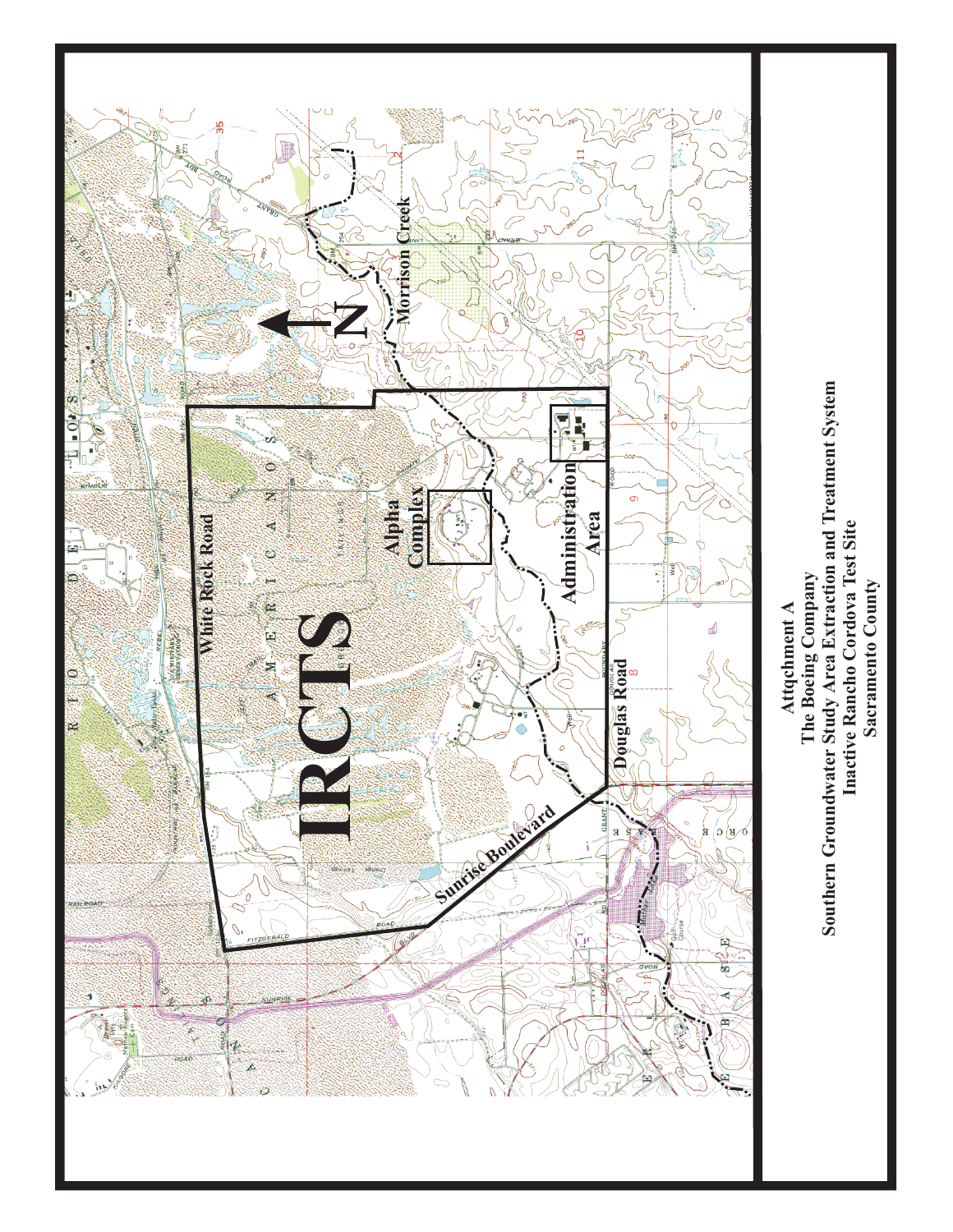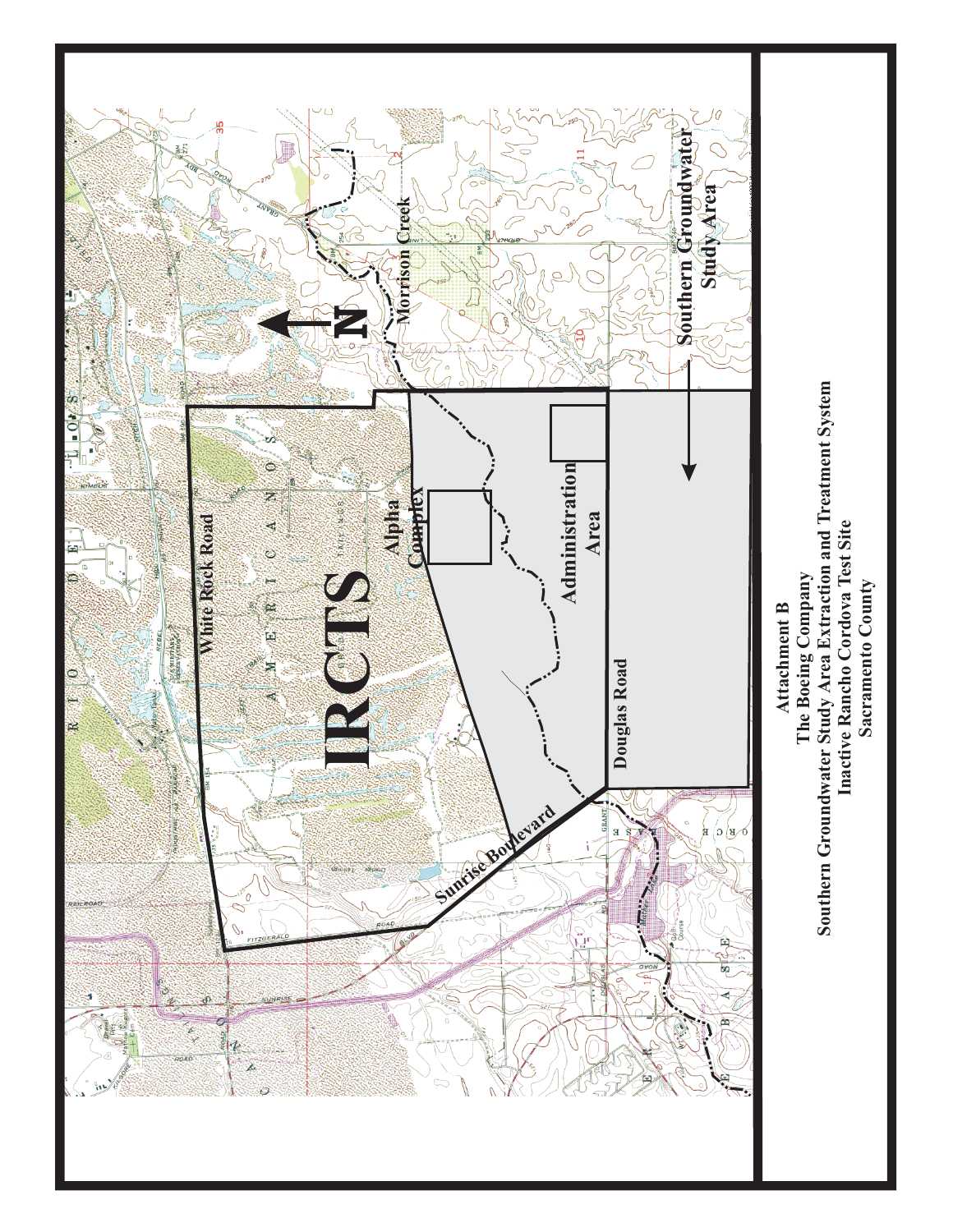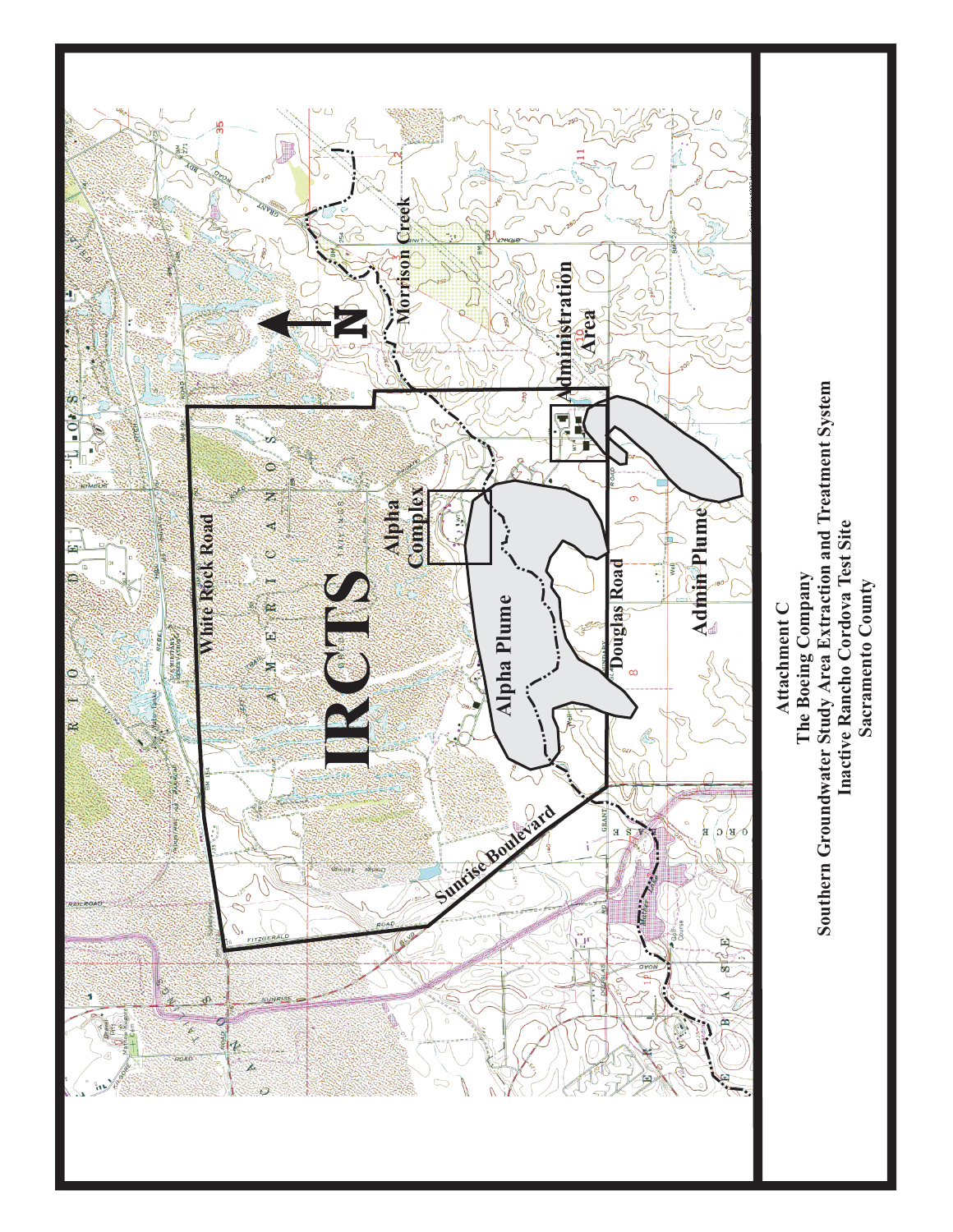